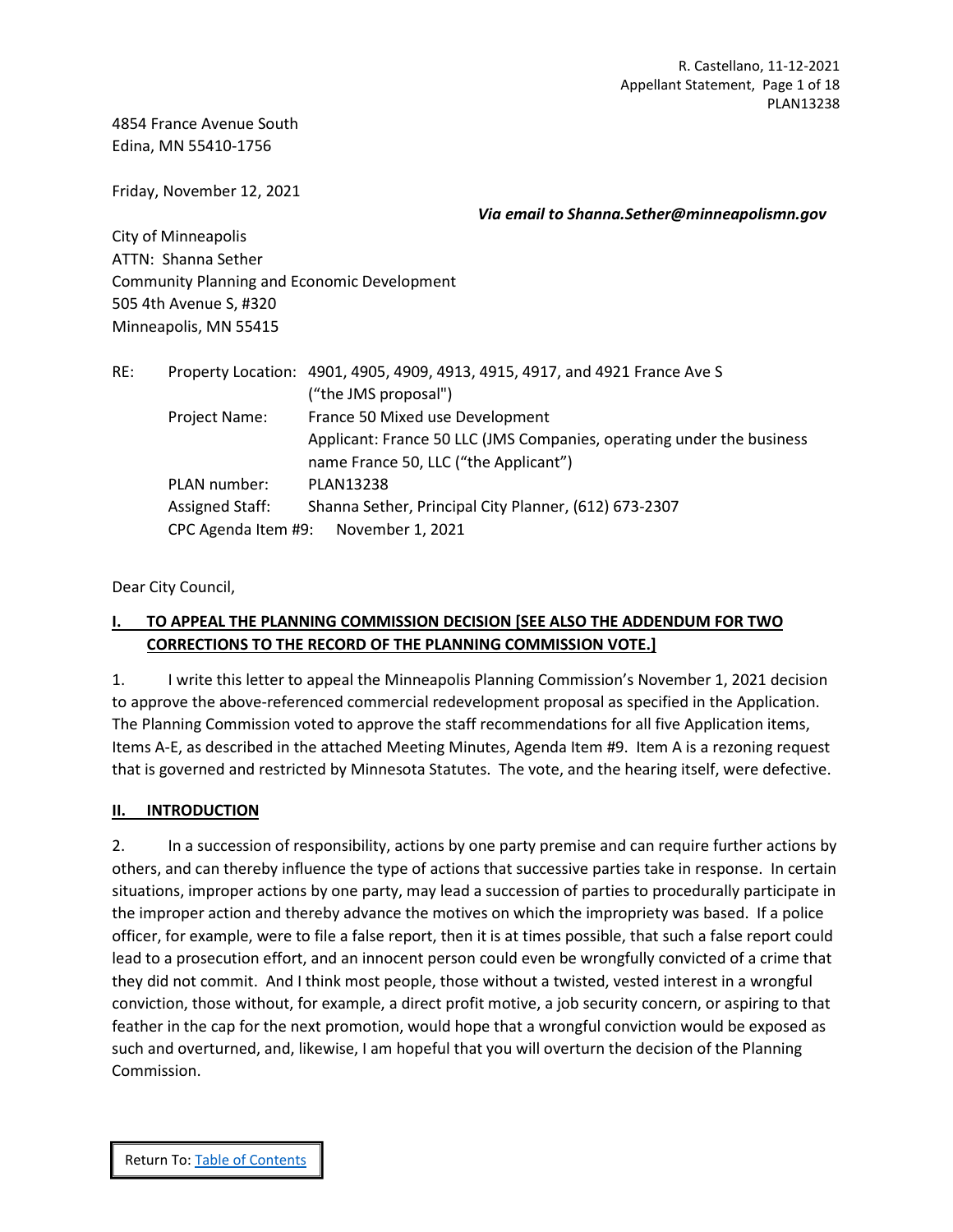3. During the past year and a half, there has been much discussion about the conduct of police. But what about other employees and government officials? Does their conduct not matter? Are they exempt from conforming to ordinance and law? What if the leaders of a unit of local government have created a climate of disregard for ordinance and statute, a culture that encourages staff toward impropriety, to evade and flout statute and ordinance, a culture that extends the tentacles of impropriety out into the community, encouraging developers to build upon a foundation of impropriety, for example, by additionally submitting false and misleading statements and images into the public record, in order to capitalize on the actions of staff and further advance their personal goals at the expense of neighbors, neighborhoods, and community? Do the lives of those in the community who are detrimentally impacted by such conduct, do their lives, their homes, and their neighborhoods, not matter, so long as it is not the police whose conduct is in question? Such is the problematic climate of conduct—or misconduct—within the City of Minneapolis, as related to its planning function.

4. The Plan as proposed, a commercial redevelopment, cannot be enabled without a rezoning. Minnesota Statutes apply to the subject site and require that a rezoning conform to comprehensive plan guidance--in this case, commercial, but which rezoning to commercial is not permitted unless written consent has been obtained from the owners of two-thirds of the properties located within 100 feet of the subject site ("Statutory Consent").

5. By accepting the Application as complete, the zoning administrator has erred: first, by approving the request to rezone to a residential zoning district in spite of a statutory requirement to rezone to commercial, and second, by processing the application in the absence of Statutory Consent.

6. Because the zoning administrator unlawfully accepted the application as complete, the City of Minneapolis has been unlawfully moving the application through the approval process, which most recently included the November 1, 2021 Planning Commission Public Hearing. And because the Planning Commission's decision was falsely premised on an unlawful representation that the Application is complete, the Planning Commission's decision to approve the Application was, therefore, obtained improperly, and the decision is defective.

## <span id="page-1-0"></span>**III. ACTION REQUESTED OF CITY COUNCIL**

7. In order to correct the defects of the present situation, and bring the City of Minneapolis into compliance with State Statutes, the City Council must overturn the Planning Commission decision, and must disqualify the Application from consideration.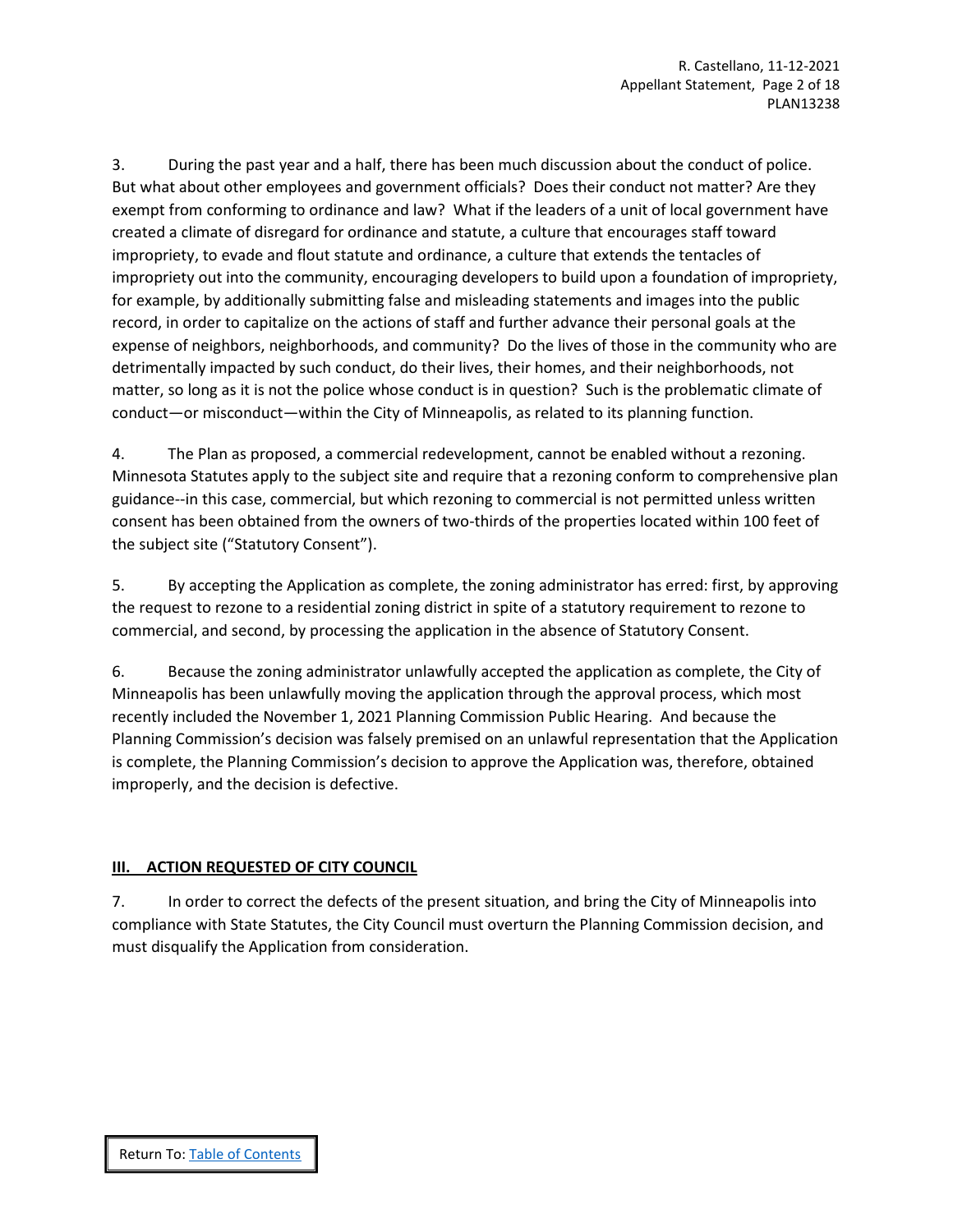# **IV. TABLE OF CONTENTS**

<span id="page-2-0"></span>

| Ι.    | TO APPEAL THE PLANNING COMMISSION DECISION [SEE ALSO THE ADDENDUM FOR TWO                                                                                                                        |                                                                                         |                                                                                                                                               |  |  |  |
|-------|--------------------------------------------------------------------------------------------------------------------------------------------------------------------------------------------------|-----------------------------------------------------------------------------------------|-----------------------------------------------------------------------------------------------------------------------------------------------|--|--|--|
| Ш.    |                                                                                                                                                                                                  |                                                                                         |                                                                                                                                               |  |  |  |
| III.  |                                                                                                                                                                                                  |                                                                                         |                                                                                                                                               |  |  |  |
| IV.   |                                                                                                                                                                                                  |                                                                                         |                                                                                                                                               |  |  |  |
| V.    |                                                                                                                                                                                                  |                                                                                         |                                                                                                                                               |  |  |  |
| VI.   |                                                                                                                                                                                                  |                                                                                         |                                                                                                                                               |  |  |  |
|       | А.                                                                                                                                                                                               | The Previous Minneapolis Comprehensive Plan Guidance Supported The Existing Singles And |                                                                                                                                               |  |  |  |
|       | <b>B.</b>                                                                                                                                                                                        |                                                                                         |                                                                                                                                               |  |  |  |
|       | As Applicant was accumulating lots at Subject Site, Minneapolis Assigned Commercial<br>C.<br>Guidance To The Subject Site In Its New Comprehensive Plan, "Mpls 2040" (the 2040 Plan,             |                                                                                         |                                                                                                                                               |  |  |  |
|       |                                                                                                                                                                                                  | i.                                                                                      | See Mpls 2040, Appendix B, FIGURE 6: MINNEAPOLIS 2040 COMMERCIAL LAND USE<br>COMPARISON 2010 VS. PROPOSED, on PDF Page 7 (Text Page is B-6.)7 |  |  |  |
|       |                                                                                                                                                                                                  | ii.                                                                                     | Link to Appendix B:<br>https://minneapolis2040.com/media/1480/pdf_minneapolis2040-just-app-b.pdf 7                                            |  |  |  |
|       |                                                                                                                                                                                                  | iii.                                                                                    |                                                                                                                                               |  |  |  |
| VII.  |                                                                                                                                                                                                  |                                                                                         |                                                                                                                                               |  |  |  |
|       | А.                                                                                                                                                                                               |                                                                                         | Statutes Require A Rezoning To Conform To Comprehensive Plan Guidance (In This Case,                                                          |  |  |  |
|       | The State Legislature Placed Special Restrictions On The Rezoning To Commercial Of Sites<br><b>B.</b><br>Currently Zoned Residential, And Vests Proximal Property Owners With Certain Rights.  8 |                                                                                         |                                                                                                                                               |  |  |  |
|       |                                                                                                                                                                                                  | i.                                                                                      |                                                                                                                                               |  |  |  |
|       |                                                                                                                                                                                                  | ii.                                                                                     | Commercial developments bring commercial levels of and types of activity that may                                                             |  |  |  |
|       |                                                                                                                                                                                                  | iii.                                                                                    |                                                                                                                                               |  |  |  |
| VIII. |                                                                                                                                                                                                  |                                                                                         |                                                                                                                                               |  |  |  |
|       | А.                                                                                                                                                                                               |                                                                                         | Zoning Code, Sect. 525.140 (B) (3): Application Required To Conform To Law 9                                                                  |  |  |  |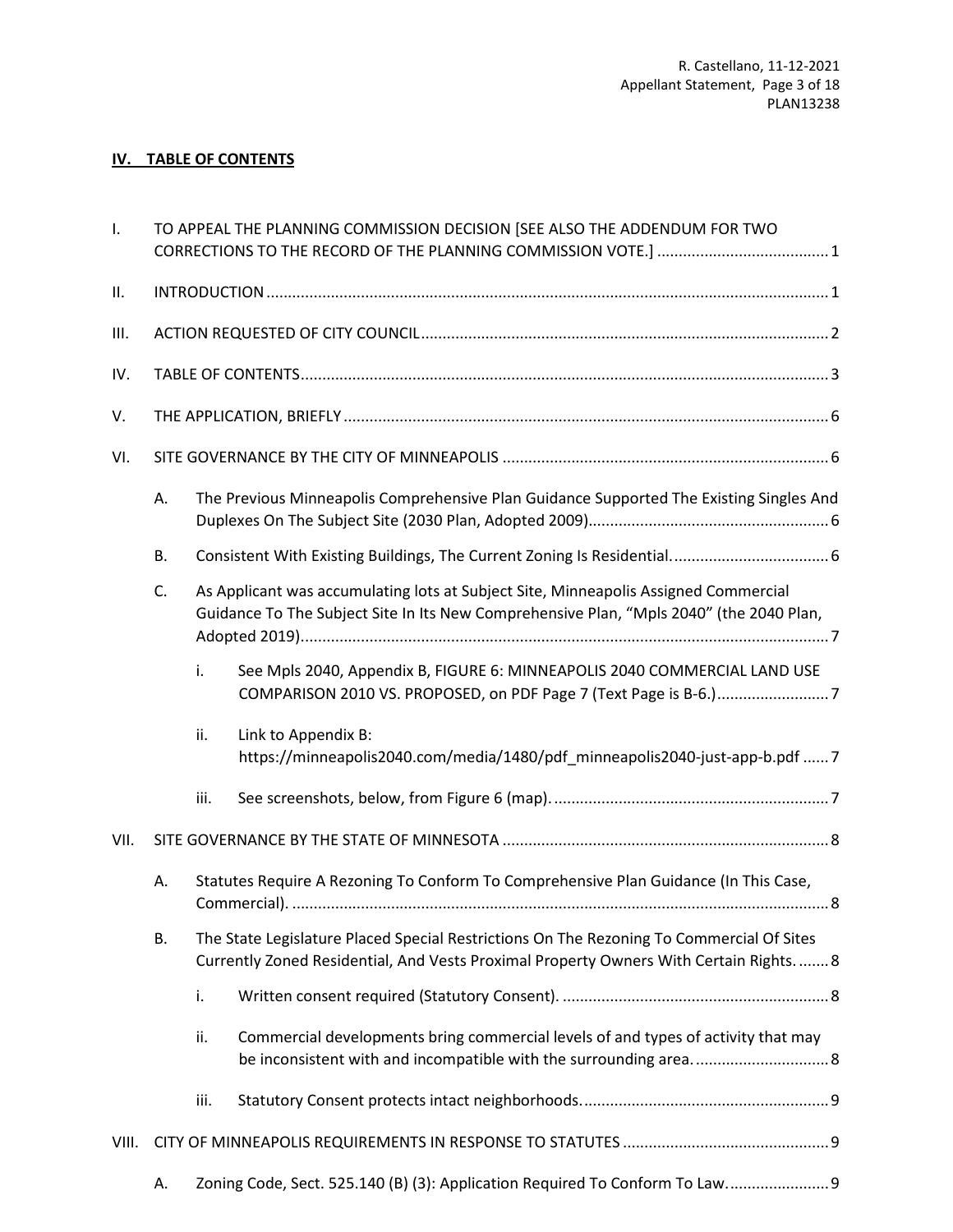|                                                                                               |                                                                                             | R. Castellano, 11-12-2021<br>Appellant Statement, Page 4 of 18                                                                                                                                                                                                          |  |  |  |
|-----------------------------------------------------------------------------------------------|---------------------------------------------------------------------------------------------|-------------------------------------------------------------------------------------------------------------------------------------------------------------------------------------------------------------------------------------------------------------------------|--|--|--|
|                                                                                               |                                                                                             | PLAN13238<br>Zoning Code, Sect. 525.260 (1): Application Required To Conform To Statutory Consent.                                                                                                                                                                      |  |  |  |
|                                                                                               |                                                                                             |                                                                                                                                                                                                                                                                         |  |  |  |
| C.                                                                                            | "Zoning Application, Petitions And Affidavits Packet" Contains Forms For Statutory Consent. |                                                                                                                                                                                                                                                                         |  |  |  |
|                                                                                               |                                                                                             |                                                                                                                                                                                                                                                                         |  |  |  |
|                                                                                               |                                                                                             | Link: https://www2.minneapolismn.gov/media/content-assets/www2-<br>documents/business/Zoning-Application-Petitions-and-Affidavits-Packet.pdf 9                                                                                                                          |  |  |  |
|                                                                                               | ii.                                                                                         | Instructions on Page 1, (4) (b): No rezoning, no public hearing, without Statutory                                                                                                                                                                                      |  |  |  |
|                                                                                               | iii.                                                                                        | Page 3 of packet is devoted to the matter of Statutory Consent. (See screenshot of                                                                                                                                                                                      |  |  |  |
|                                                                                               | iv.                                                                                         | On Page 3, Minneapolis classifies zoning districts in response to MS 462.357,                                                                                                                                                                                           |  |  |  |
|                                                                                               |                                                                                             | differentiating Residential, Commercial, and Industrial zoning (Quoted.)  10                                                                                                                                                                                            |  |  |  |
|                                                                                               |                                                                                             | DOES EVASION ACTUALLY DEFEAT MN STATUTES? DESIGN OF MINNEAPOLIS ZONING CODE<br>ENABLES COMMERCIAL DEVELOPMENT IN DISTRICT CATEGORIZED AS "RESIDENTIAL" (OR2-HIGH<br>DENSITY OFFICE RESIDENCE DISTRICT), THUS ENABLING THE EVASION OF STATUTORY CONSENT.11               |  |  |  |
| How Is The JMS Proposal For 4901-21 France Not Commercial? It Would Be Nearly Identical<br>А. |                                                                                             |                                                                                                                                                                                                                                                                         |  |  |  |
|                                                                                               | i.                                                                                          |                                                                                                                                                                                                                                                                         |  |  |  |
|                                                                                               | ii.                                                                                         | The JMS proposal for 4901-4921 France Ave S is nearly the same!11                                                                                                                                                                                                       |  |  |  |
| В.                                                                                            |                                                                                             | How Is The JMS Proposal For 4901-21 France Not Commercial? It Would Have A Nearly 50%<br>Greater Housing Unit Density Than 5011-15 France, And Less Than 1% Difference In                                                                                               |  |  |  |
|                                                                                               |                                                                                             |                                                                                                                                                                                                                                                                         |  |  |  |
|                                                                                               |                                                                                             |                                                                                                                                                                                                                                                                         |  |  |  |
|                                                                                               | ii.                                                                                         |                                                                                                                                                                                                                                                                         |  |  |  |
| C.                                                                                            |                                                                                             | How Is The JMS Proposal For 4901-21 France Not Commercial? 4601-4621 Minnehaha Has<br>3.5x The Housing Unit Density, But, Regardless, Both Have Commercial Numbers Of Dwelling<br>Units, And 4901-4921 France Has Nearly 3x The Commercial Density, And They Are Nearly |  |  |  |
|                                                                                               | i.                                                                                          | 4601+4617+4621 Minnehaha: City Attorney's Office stated that Statutory Consent<br>was satisfied for rezoning from Residential (R2B) to Commercial (C3A).  12                                                                                                            |  |  |  |
|                                                                                               | ii.                                                                                         |                                                                                                                                                                                                                                                                         |  |  |  |
|                                                                                               |                                                                                             | LAUNDERING A COMMERCIAL REZONING THROUGH A RESIDENTIAL DISTRICT TO EVADE<br>STATUTORY CONSENT, WAS ONLY PARTIALLY AND EUPHEMISTICALLY DESCRIBED AT JUNE 17,                                                                                                             |  |  |  |
|                                                                                               |                                                                                             |                                                                                                                                                                                                                                                                         |  |  |  |
|                                                                                               | <b>B.</b><br>А.                                                                             | i.<br>i.                                                                                                                                                                                                                                                                |  |  |  |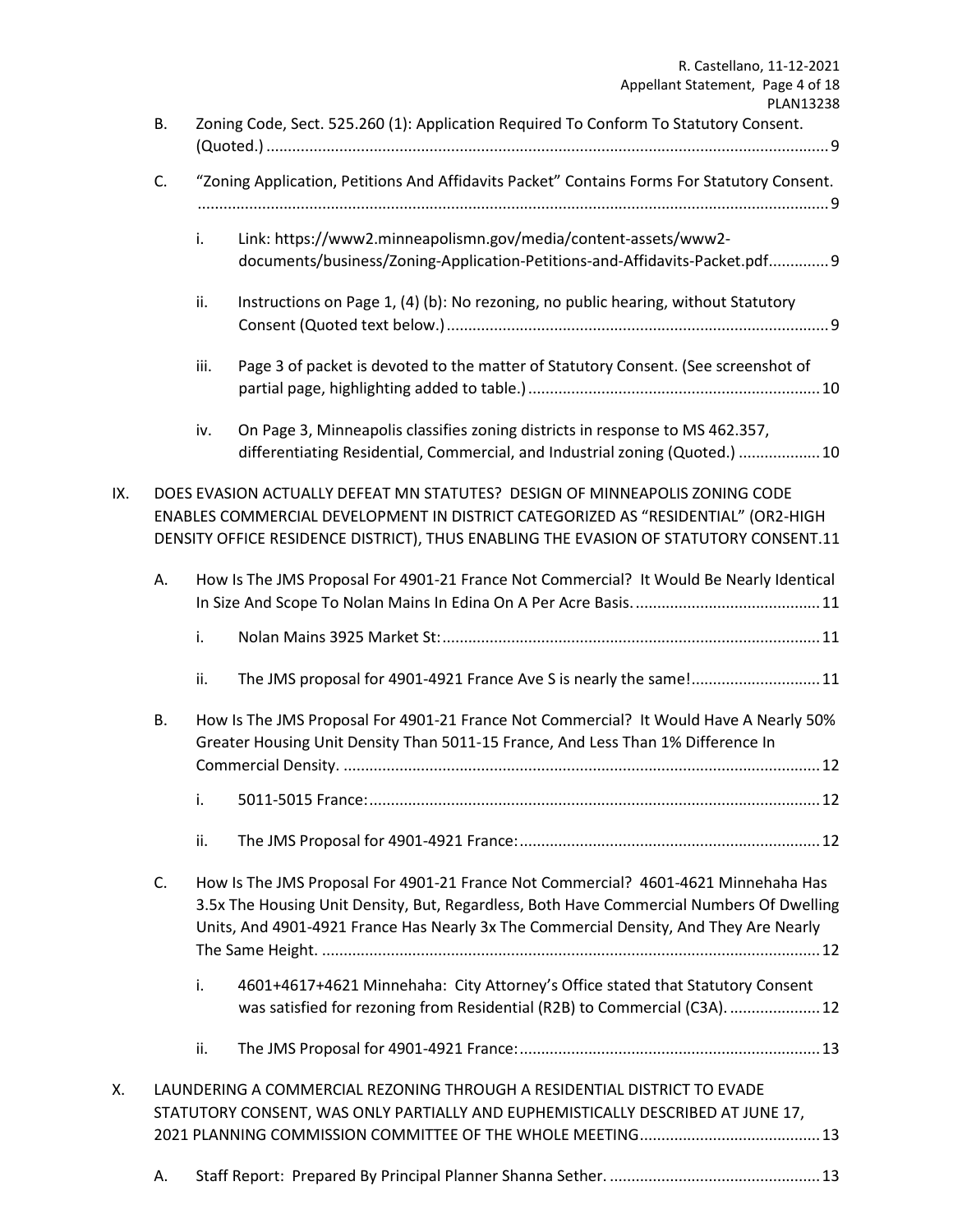|       |                                                                                                                                                                                                                                          |     | R. Castellano, 11-12-2021<br>Appellant Statement, Page 5 of 18                                                                                                                |  |  |
|-------|------------------------------------------------------------------------------------------------------------------------------------------------------------------------------------------------------------------------------------------|-----|-------------------------------------------------------------------------------------------------------------------------------------------------------------------------------|--|--|
|       |                                                                                                                                                                                                                                          | i.  | PLAN13238<br>p.3, final paragraph: Commercial zoning requirement described euphemistically as:<br>"supportable". Statutory Consent inferred to be unwanted consequence of     |  |  |
|       |                                                                                                                                                                                                                                          | ii. | p.4, Item 1, at top of page: Petition to rezone from R2B Residential to "the OR2 High-<br>Density Office Residence District". The implication of the choice of OR2 zoning, in |  |  |
|       | <b>B.</b>                                                                                                                                                                                                                                |     | Euphemism In Presentation By Kimberly Holien, The Land Use, Design, And Preservation                                                                                          |  |  |
|       |                                                                                                                                                                                                                                          | ii. | 15.19 on meeting video. Reason for evading Statutory Consent is because it can be<br>"robust" and "difficult". Link: https://youtu.be/Obr6JCIEzqE?list=PLcNuebgSUruA-         |  |  |
| XI.   |                                                                                                                                                                                                                                          |     | WINKY-WINKY! WE'RE GOING TO GET AWAY WITH IT! EVASION OF STATUTES, ORDINANCES,<br>AND NEIGHBORS' STATUTORY RIGHTS, BY THE INSTITUTION AND THE DEVELOPERS WHO FOLLOW           |  |  |
|       | А.                                                                                                                                                                                                                                       |     | Once You Understand What's Going On, It Is So Much Easier To Read Between The Lines.<br>Applicant Narrative, Revised Submittal Dated 9-9-2021, P.2, Under Final Heading 15    |  |  |
|       |                                                                                                                                                                                                                                          | i.  |                                                                                                                                                                               |  |  |
|       |                                                                                                                                                                                                                                          | ii. |                                                                                                                                                                               |  |  |
|       | В.                                                                                                                                                                                                                                       |     | Applicant Narrative, Revised Submittal Dated 9-9-2021, P.6, Item (5) Position Statement On                                                                                    |  |  |
|       |                                                                                                                                                                                                                                          | i.  | The Item (5) finding to be satisfied is that: "The conditional use is consistent with the                                                                                     |  |  |
|       |                                                                                                                                                                                                                                          | ii. | The Applicant euphemistically stated that commercial zoning of the site would be<br>"similar" to its comprehensive plan guidance (instead of reporting that it would be       |  |  |
| XII.  | PLANNING COMMISSION NOV. 1, 2021 PUBLIC HEARING: FOLLOWING MY TESTIMONY<br>CONCERNING STATUTORY REQUIREMENTS, COMMISSIONER'S QUESTION ABOUT LAW WAS NOT<br>ANSWERED, AND INSTEAD, PLANNER SETHER FALSELY INSINUATED THAT THE PROCEEDINGS |     |                                                                                                                                                                               |  |  |
| XIII. |                                                                                                                                                                                                                                          |     | IS WARD PRIVILEGE INVOLVED HERE, AND, IF SO, WILL COUNCIL MEMBERS YIELD TO WARD<br>PRIVILEGE AT THE EXPENSE OF THE STATUTES, AND AT THE EXPENSE OF THE NEIGHBORS AND THE      |  |  |
| XIV.  |                                                                                                                                                                                                                                          |     |                                                                                                                                                                               |  |  |
| XV.   |                                                                                                                                                                                                                                          |     | Addendum: THERE WERE TWO ERRORS IN THE ATTACHED PLANNING COMMISSION MEETING<br>MINUTES, WITH REGARD TO THE VOTING. Below ARE CORRECTIONS WITH LINKS and                       |  |  |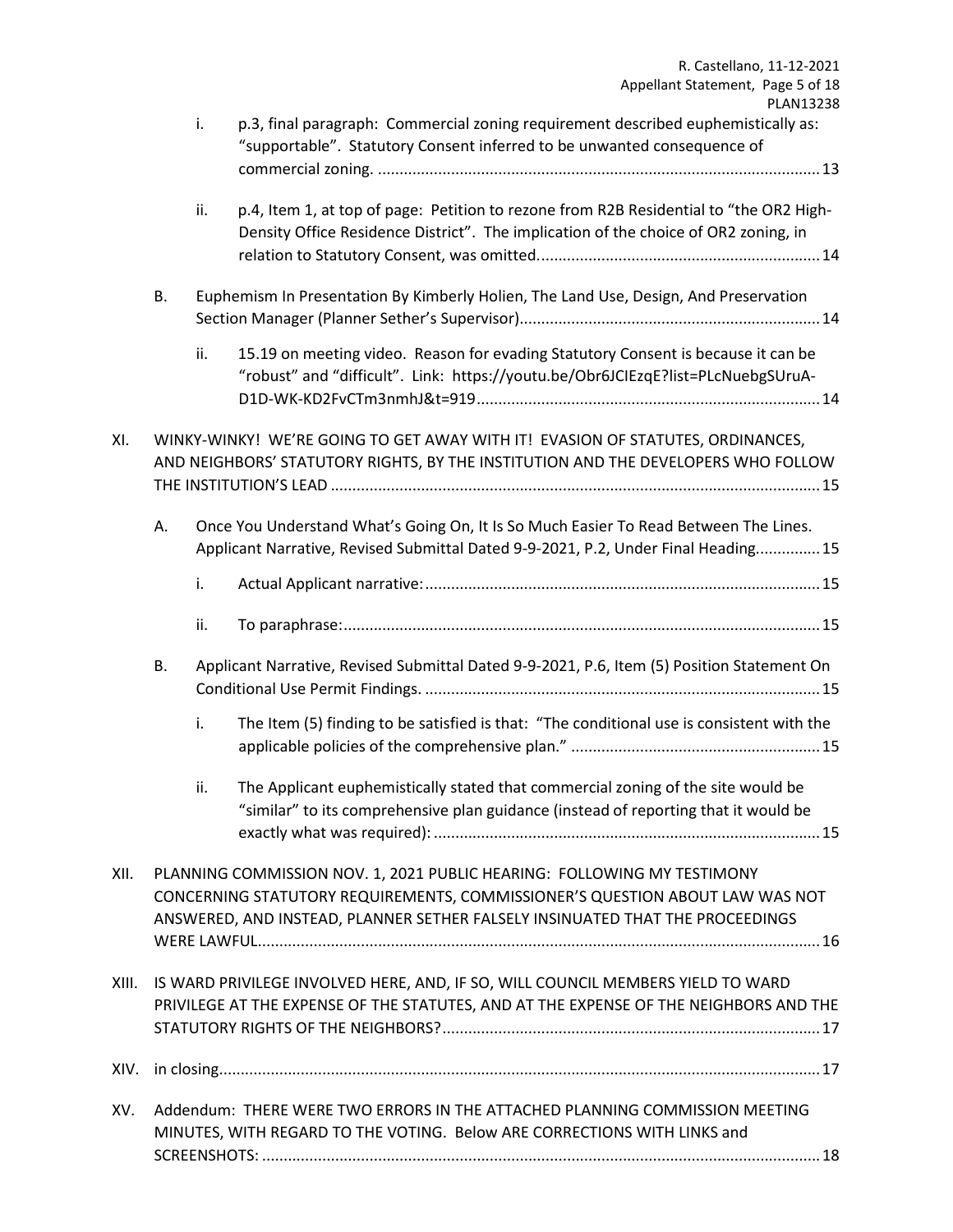#### <span id="page-5-0"></span>**V. THE APPLICATION, BRIEFLY**

8. The Applicant proposes a commercial redevelopment of the subject site, to construct a building 70 feet tall and about 227 feet long, summarized on Page 1 of the Staff Report as:

> *"a new five-story, mixed-use building with 45 dwelling units and 15,878 square feet of commercial space."*

9. In order to enable the project, a rezoning must be approved. The Applicant proposes rezoning the subject site to an ostensibly residential zoning district, specifically, OR2 High Density Office Residence District OR2, a district that, in spite of how Minneapolis categorizes it, would not only enable a commercial redevelopment, but would enable a development of the proposed magnitude of the JMS proposal.

## <span id="page-5-2"></span><span id="page-5-1"></span>**VI. SITE GOVERNANCE BY THE CITY OF MINNEAPOLIS**

## **A. The Previous Minneapolis Comprehensive Plan Guidance Supported The Existing Singles And Duplexes On The Subject Site (2030 Plan, Adopted 2009).**

10. During the previous decade's comprehensive plan (the 2030 Plan, final adoption in 2009), the subject site was guided under the land use category of "Urban Neighborhood". The closing statement of the description summarized the Urban Neighborhood category as:

> *"Not generally intended to accommodate significant new growth, other than replacement of existing buildings with those of similar density."*

## **B. Consistent With Existing Buildings, The Current Zoning Is Residential.**

<span id="page-5-3"></span>11. The Subject Site is currently zoned Residential (R2B). The existing two singles (constructed 1917, 1922)\* and four duplexes (constructed 1940s)\* on the Subject Site comport with the existing lowdensity Residential zoning, providing a harmonious transition between the single-family homes and the commercial district.

\*Per Hennepin County Property Database.

12. The previous Comprehensive Plan guidance (the 2030 Plan) was consistent with the current zoning and the existing use.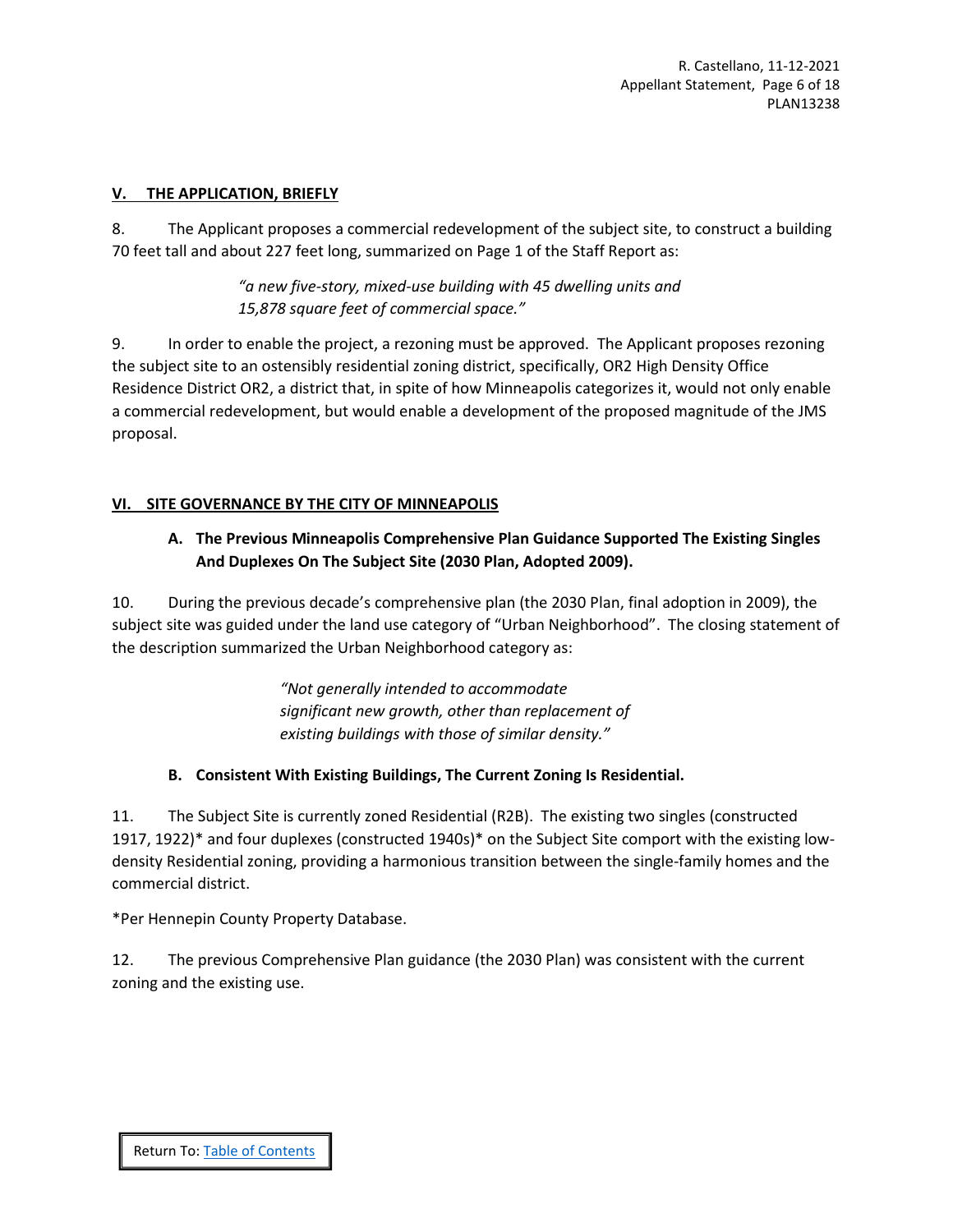<span id="page-6-0"></span>**C. As Applicant was accumulating lots at Subject Site, Minneapolis Assigned Commercial Guidance To The Subject Site In Its New Comprehensive Plan, "Mpls 2040" (the 2040 Plan, Adopted 2019).**

<span id="page-6-1"></span>13. The 2040 Plan was formally adopted by the City Council on October 25, 2019. In the 2040 Plan, the City of Minneapolis assigned commercial guidance to the subject site, changing the guiding land use category from Urban Neighborhood to "Community Mixed Use".

- **i. See Mpls 2040, Appendix B, FIGURE 6: MINNEAPOLIS 2040 COMMERCIAL LAND USE COMPARISON 2010 VS. PROPOSED, on PDF Page 7 (Text Page is B-6.)**
- **ii. Link to Appendix B: [https://minneapolis2040.com/media/1480/pdf\\_minneapolis2040-just-app-b.pdf](https://minneapolis2040.com/media/1480/pdf_minneapolis2040-just-app-b.pdf)**
- **iii. See screenshots, below, from Figure 6 (map).**

<span id="page-6-3"></span><span id="page-6-2"></span>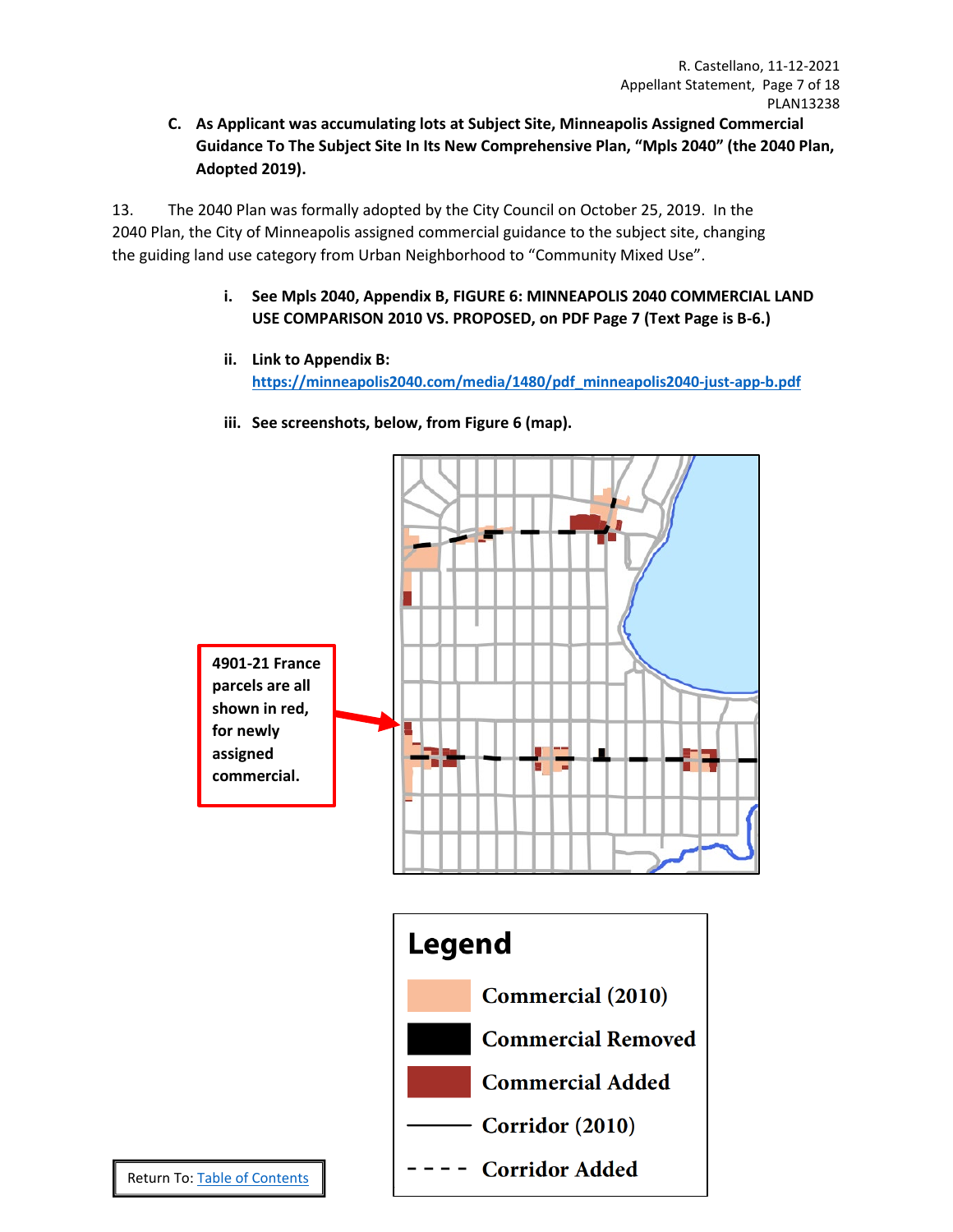#### <span id="page-7-1"></span><span id="page-7-0"></span>**VII. SITE GOVERNANCE BY THE STATE OF MINNESOTA**

# **A. Statutes Require A Rezoning To Conform To Comprehensive Plan Guidance (In This Case, Commercial).**

14. The Subject Site is currently zoned for residential, R2B, which supports the existing low-density singles and duplexes. MS 473.858, Subd.1 requires that a rezoning conform to comprehensive plan guidance. Because the current comprehensive plan guidance of the subject site is commercial, if a rezoning is to occur, then the site must be rezoned to commercial.

# <span id="page-7-2"></span>**B. The State Legislature Placed Special Restrictions On The Rezoning To Commercial Of Sites Currently Zoned Residential, And Vests Proximal Property Owners With Certain Rights.**

## **i. Written consent required (Statutory Consent).**

<span id="page-7-3"></span>15. MS 462.357, Subd.5, prohibits rezoning a property from residential to commercial, unless written consent has been obtained from the owners of 2/3 of the properties located within 100 feet of the Subject Site.

*"Subd. 5. Amendment; certain cities of the first class. The provisions of this subdivision apply to the adoption or amendment of any portion of a zoning ordinance which changes all or part of the existing classification of a zoning district from residential to either commercial...amendments to a zoning ordinance shall be made in conformance with this section but only after there shall have been filed in the office of the city clerk a written consent of the owners of two-thirds of the several descriptions of real estate situate within 100 feet of the total contiguous descriptions of real estate held by the same owner..."*

## **ii. Commercial developments bring commercial levels of and types of activity that may be inconsistent with and incompatible with the surrounding area.**

<span id="page-7-4"></span>16. Commercial developments bring commercial levels and types of commercial activity generally, and varying with the intensity of the development, which can include for example but not limited to noise, vehicular and pedestrian and other forms of traffic, all-night building illumination and other additions of commerical lighting, commercial service vehicles, commercial schedules, and other types of intrusions, such as plunging nearby properties into heavy shadows, elimination or near elimination of natural landscaping, and where once the proximal homeowners enjoyed the sun's rise or its setting, and welcomed sunshine in their windows on a bright winter's day, and could see the moon and the night sky, they one day find their view filled with walls of windows lit up at night, and balconies positioning apartment dwellers to look down upon adjacent homeowners, and find that their once-private homes and backyards have been irreparably degraded, as though they now exist as monkeys in the pit of an outdoor zoo exhibit.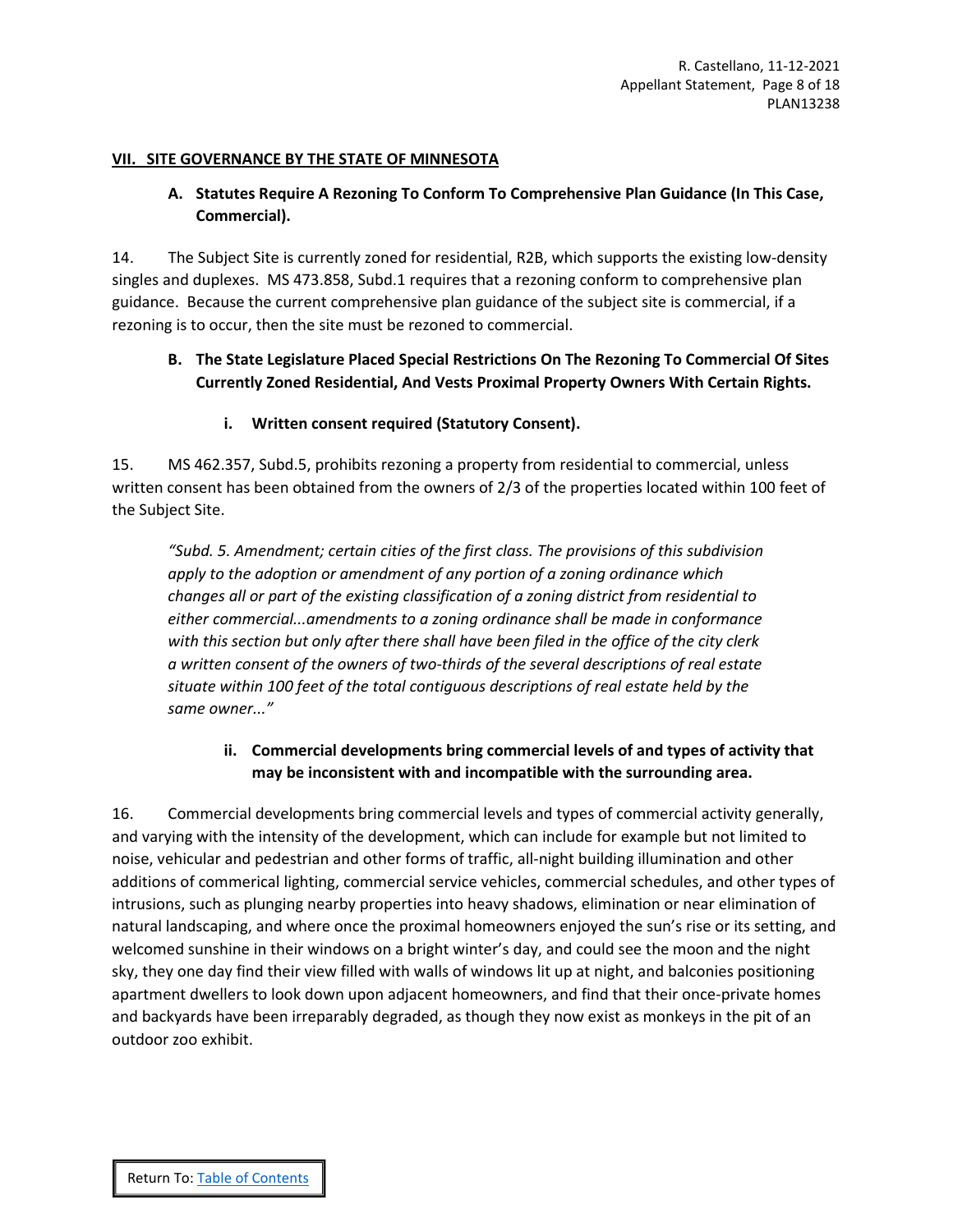## **iii. Statutory Consent protects intact neighborhoods.**

<span id="page-8-0"></span>17. Facing an intact neighborhood of predominantly homesteaded homes, Statutory Consent empowers those of us in closest proximity to the Subject Site, to defeat exactly the kind of massively inappropriate commercial incursion that the current proposal represents, and our neighbors near and far rely on our statutory right to protect them from injurious impacts, as well, and protect the general well-being of our neighborhoods and the essential character of our neighborhoods.

## <span id="page-8-2"></span><span id="page-8-1"></span>**VIII. CITY OF MINNEAPOLIS REQUIREMENTS IN RESPONSE TO STATUTES**

## **A. Zoning Code, Sect. 525.140 (B) (3): Application Required To Conform To Law.**

18. The city zoning administrator is responsible for ensuring completeness of the Application. The law is not ignored in the Minneapolis Zoning Code, wherein "completeness" is defined, among other things, to include:

> *"(3) Submittal of all supporting information required by city ordinance, the zoning administrator, the planning director, the application forms, or by law."*

## <span id="page-8-3"></span>**B. Zoning Code, Sect. 525.260 (1): Application Required To Conform To Statutory Consent. (Quoted.)**

## 19. Quoted text below:

*"Amendments initiated by petition. An application for an amendment to the*  zoning classification of a particular property shall be filed with the zoning *administrator on such form and accompanied by such information as required by the zoning administrator, as specified in section 525.140, and in the manner provided in Minnesota Statutes, Section 462.357."*

## <span id="page-8-5"></span><span id="page-8-4"></span>**C. "Zoning Application, Petitions And Affidavits Packet" Contains Forms For Statutory Consent.**

- i. **Link: [https://www2.minneapolismn.gov/media/content-assets/www2](https://www2.minneapolismn.gov/media/content-assets/www2-documents/business/Zoning-Application-Petitions-and-Affidavits-Packet.pdf) [documents/business/Zoning-Application-Petitions-and-Affidavits-Packet.pdf](https://www2.minneapolismn.gov/media/content-assets/www2-documents/business/Zoning-Application-Petitions-and-Affidavits-Packet.pdf)**
- **ii. Instructions on Page 1, (4) (b): No rezoning, no public hearing, without Statutory Consent (Quoted text below.)**

## <span id="page-8-6"></span>20. Quoted text below:

*"The rezoning cannot proceed and no public hearing on the rezoning petition may be held, unless the owners of 2/3rds of the descriptions of real estate within the 100-foot boundary consent to the rezoning by signing the petition."*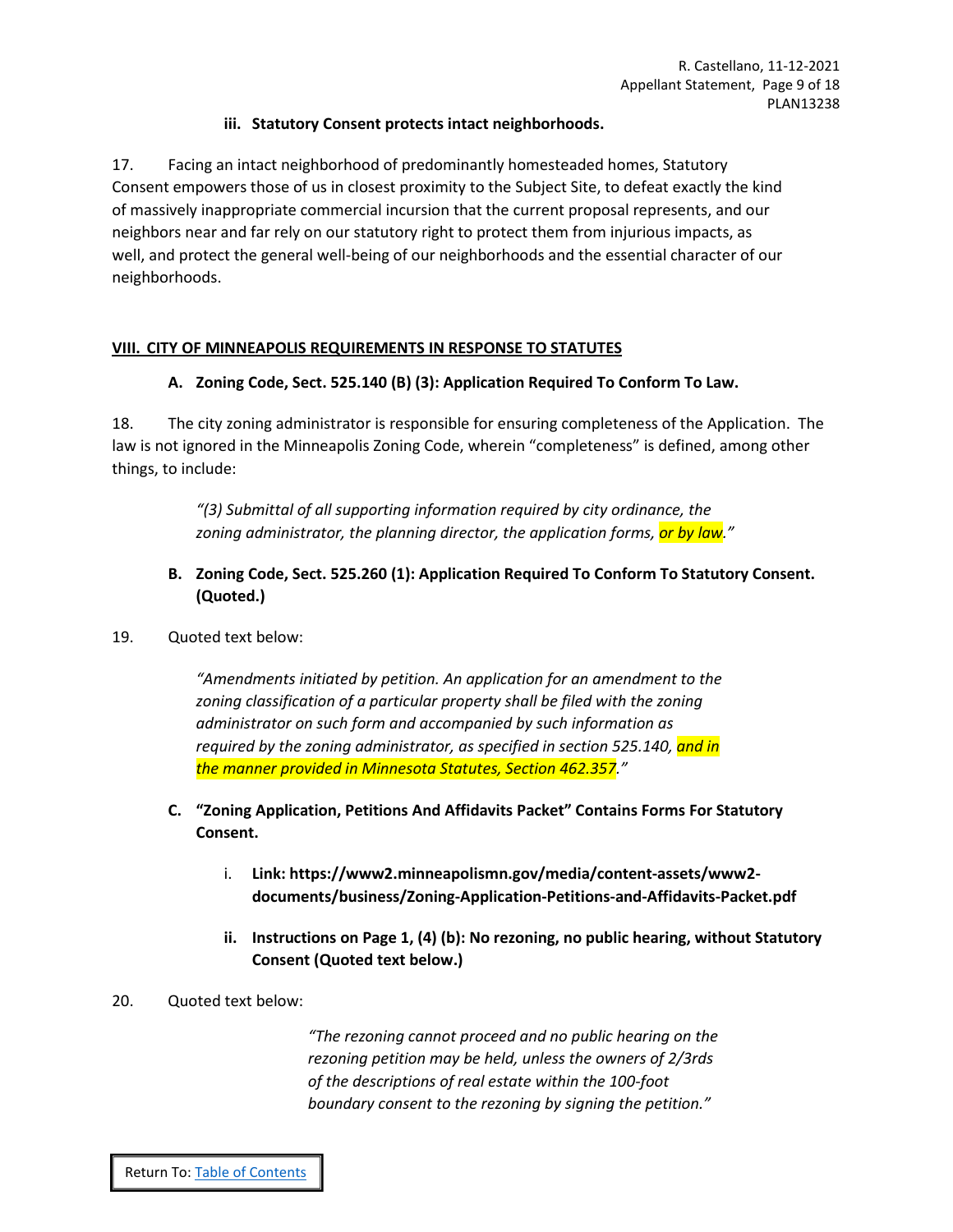<span id="page-9-0"></span>**iii. Page 3 of packet is devoted to the matter of Statutory Consent. (See screenshot of partial page, highlighting added to table.)**

| ≔ | Q<br>of 11<br>$\mathcal{R}$                                                                                                                                                                                                                                                                                                                                                                                                                                                                                                                                                                                                                                                                                |                       |                                                           | ∩<br>$\leftarrow$                    | $CD \mid A^{\wedge}$<br>(T)<br>∀<br>₩                                                                                                                  | क़                                  | 周<br>$\mathbb{R}$ |  |
|---|------------------------------------------------------------------------------------------------------------------------------------------------------------------------------------------------------------------------------------------------------------------------------------------------------------------------------------------------------------------------------------------------------------------------------------------------------------------------------------------------------------------------------------------------------------------------------------------------------------------------------------------------------------------------------------------------------------|-----------------------|-----------------------------------------------------------|--------------------------------------|--------------------------------------------------------------------------------------------------------------------------------------------------------|-------------------------------------|-------------------|--|
|   | TABLE 1 - STATUTORY REQUIREMENTS FOR AMENDMENT TO ZONING DISTRICT<br><b>CLASSIFICATIONS IN MINNEAPOLIS</b>                                                                                                                                                                                                                                                                                                                                                                                                                                                                                                                                                                                                 |                       |                                                           |                                      |                                                                                                                                                        |                                     |                   |  |
|   | Minn. Stat. § 462.357, effective May 30, 2001                                                                                                                                                                                                                                                                                                                                                                                                                                                                                                                                                                                                                                                              |                       |                                                           |                                      |                                                                                                                                                        |                                     |                   |  |
|   | Statutory consent requirement for rezoning in cities of the first class: Minn. Stat. §462.357, subd. 5, requires<br>that written consent of the owners of two-thirds of the properties within 100 feet of the property to be rezoned<br>be obtained when the proposed amendment to the zoning ordinance would change "all or part of the existing<br>classification of a zoning district from residential to either commercial or industrial," unless the amendment is<br>based on a survey by the City of not less than 40 acres and the Planning Commission determines that the<br>number of properties affected by the proposed amendment renders the obtaining of such written consent<br>impractical. |                       |                                                           |                                      |                                                                                                                                                        |                                     |                   |  |
|   | If the owner of the property to be rezoned currently owns or sold within the past year property that is<br>contiguous to that to be rezoned, the consent area is all property within 100 feet of the property to be rezoned<br>and such contiguous property.                                                                                                                                                                                                                                                                                                                                                                                                                                               |                       |                                                           |                                      |                                                                                                                                                        |                                     |                   |  |
|   | Voting requirement for rezoning: Pursuant to the provisions of Minn. Stat. §462.357, subds. 2 and 5, in the City<br>of Minneapolis amendments to the zoning district classification of a property may be made by a majority vote of<br>the City Council, except that a two-thirds majority vote is required to amend a residential classification to either<br>a commercial or industrial classification where that amendment is based upon a survey of not less than 40 acres<br>and for which obtaining consents was found to be impractical.                                                                                                                                                            |                       |                                                           |                                      |                                                                                                                                                        |                                     |                   |  |
|   | <b>CURRENT</b><br><b>ZONING</b>                                                                                                                                                                                                                                                                                                                                                                                                                                                                                                                                                                                                                                                                            | <b>CLASSIFICATION</b> | <b>PROPOSED</b><br><b>ZONING</b><br><b>CLASSIFICATION</b> |                                      | DOES CONSENT REQUIREMENT APPLY?                                                                                                                        | <b>VOTING</b><br><b>REQUIREMENT</b> |                   |  |
|   | <b>Residential</b>                                                                                                                                                                                                                                                                                                                                                                                                                                                                                                                                                                                                                                                                                         |                       | Another<br><b>Residential district</b>                    |                                      | No, consent signatures are not required.                                                                                                               | majority                            |                   |  |
|   |                                                                                                                                                                                                                                                                                                                                                                                                                                                                                                                                                                                                                                                                                                            |                       |                                                           | If not based<br>on 40-acre<br>survey | Yes, consent signatures are required.                                                                                                                  | majority                            |                   |  |
|   | <b>Residential</b>                                                                                                                                                                                                                                                                                                                                                                                                                                                                                                                                                                                                                                                                                         |                       | <b>Commercial or</b><br><b>Industrial</b>                 | If based on<br>40-acre<br>survey     | If finding is made by the Planning Commission<br>that obtaining consents is impractical, then<br>consent signatures are not required.                  | two-thirds                          |                   |  |
|   |                                                                                                                                                                                                                                                                                                                                                                                                                                                                                                                                                                                                                                                                                                            |                       |                                                           |                                      | If obtaining consents is not impractical, then<br>consent signatures are required, even if<br>rezoning recommendation is based on a 40-acre<br>survey. | majority                            |                   |  |
|   |                                                                                                                                                                                                                                                                                                                                                                                                                                                                                                                                                                                                                                                                                                            |                       |                                                           |                                      |                                                                                                                                                        |                                     |                   |  |

# **iv. On Page 3, Minneapolis classifies zoning districts in response to MS 462.357, differentiating Residential, Commercial, and Industrial zoning (Quoted.)**

## <span id="page-9-1"></span>21. Quoted text below (highlighting added):

*"Residential, Commercial and Industrial zoning district classifications. For purposes of applying the provisions of Minn. Stat. §462.357 to changes, the primary and overlay zoning districts in the Minneapolis Zoning Code fall into the statutory zoning categories as outlined below.* 

- *"Residential" includes: All Residence Districts (R1 – R6); all Office Residence Districts (OR1 – OR3).*
- *"Commercial or Industrial" includes: All Commercial Districts (C1 – C4); Downtown Districts (B4, B4S B4C, B4N); Industrial Districts (I1, I2, I3); Transitional Parking Overlay District*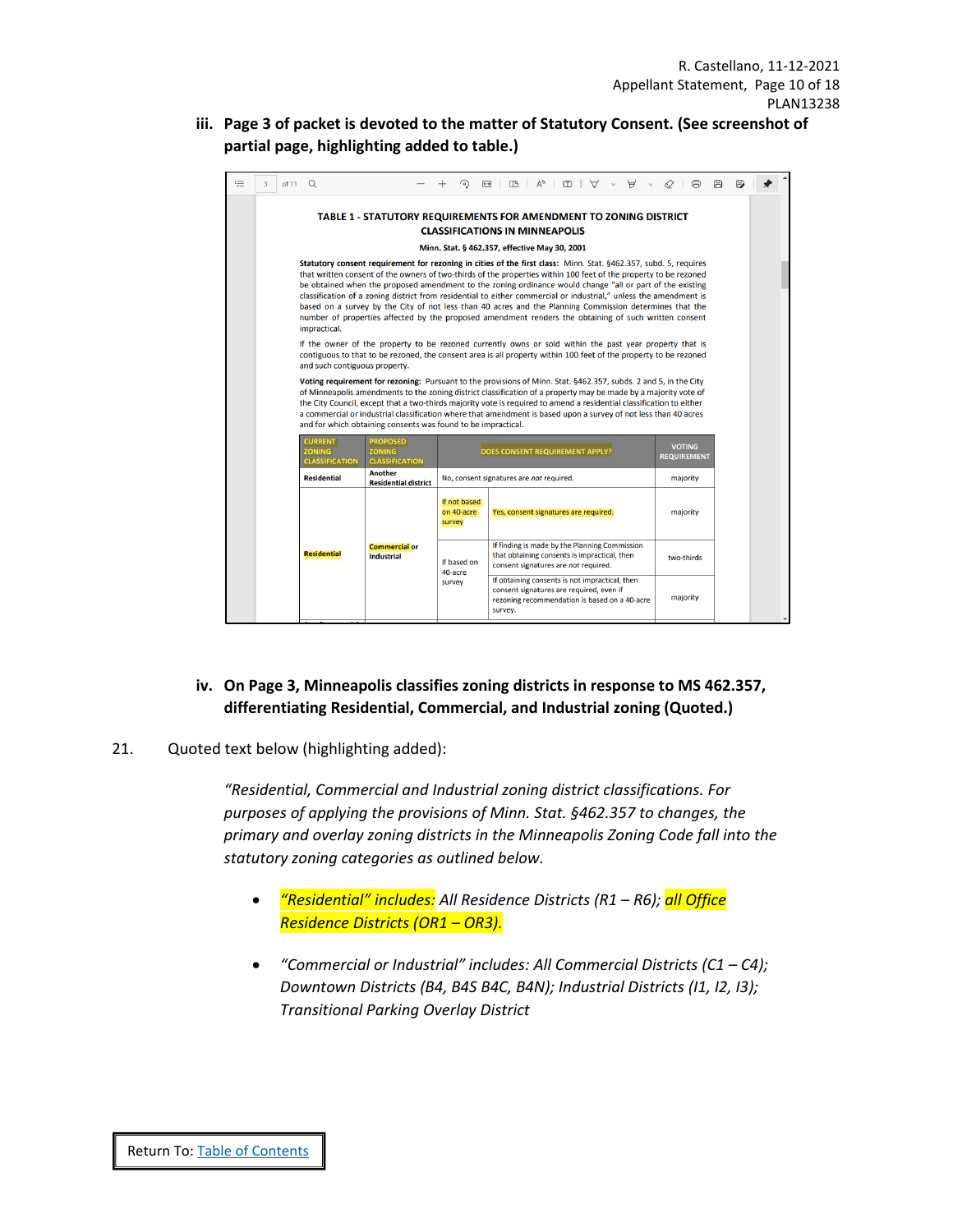• *The other overlay districts in the Zoning Code do not implicate a change in the residential or non-residential nature of the zoning district and can be assessed based on the current and proposed primary zoning classification alone."*

# <span id="page-10-0"></span>**IX. DOES EVASION ACTUALLY DEFEAT MN STATUTES? DESIGN OF MINNEAPOLIS ZONING CODE ENABLES COMMERCIAL DEVELOPMENT IN DISTRICT CATEGORIZED AS "RESIDENTIAL" (OR2-HIGH DENSITY OFFICE RESIDENCE DISTRICT), THUS ENABLING THE EVASION OF STATUTORY CONSENT.**

# <span id="page-10-1"></span>**A. How Is The JMS Proposal For 4901-21 France Not Commercial? It Would Be Nearly Identical In Size And Scope To Nolan Mains In Edina On A Per Acre Basis.**

22. Nolan Mains is a mixed-use, commercial development (apartments and commercial spaces) in Edina, at 3925 Market St. in the 50th & France commercial district, but, in contrast to the 4901-21 France proposal, Nolan Mains is located entirely within the commercial boundaries, surrounded by commercial and a municipal parking ramp, and is not adjacent to any houses. Even though Nolan Mains is under the City of Edina's jurisdiction, it is worth comparing the two due to their striking similarity.

<span id="page-10-2"></span>23. Comparison of some stats for Nolan Mains vs. the JMS proposal for 4901-21 France:

# **i. Nolan Mains 3925 Market St:**

- 6 stories.
- Approved at 73 feet tall.
- 100 leased dwelling units on 1.5 acres, for a housing unit density of 67 dwelling units per acre ("du/acre").
- Net increase of 16,000 square feet ("SF") of ground level commercial space on Market Street.

## <span id="page-10-3"></span>**ii. The JMS proposal for 4901-4921 France Ave S is nearly the same!**

- 5 stories.
- Requesting 70 feet tall.
- 45 leased dwelling units on 0.74 acre, for a housing unit density of 61 du/acre.
- 15,878 SF of ground level commercial space.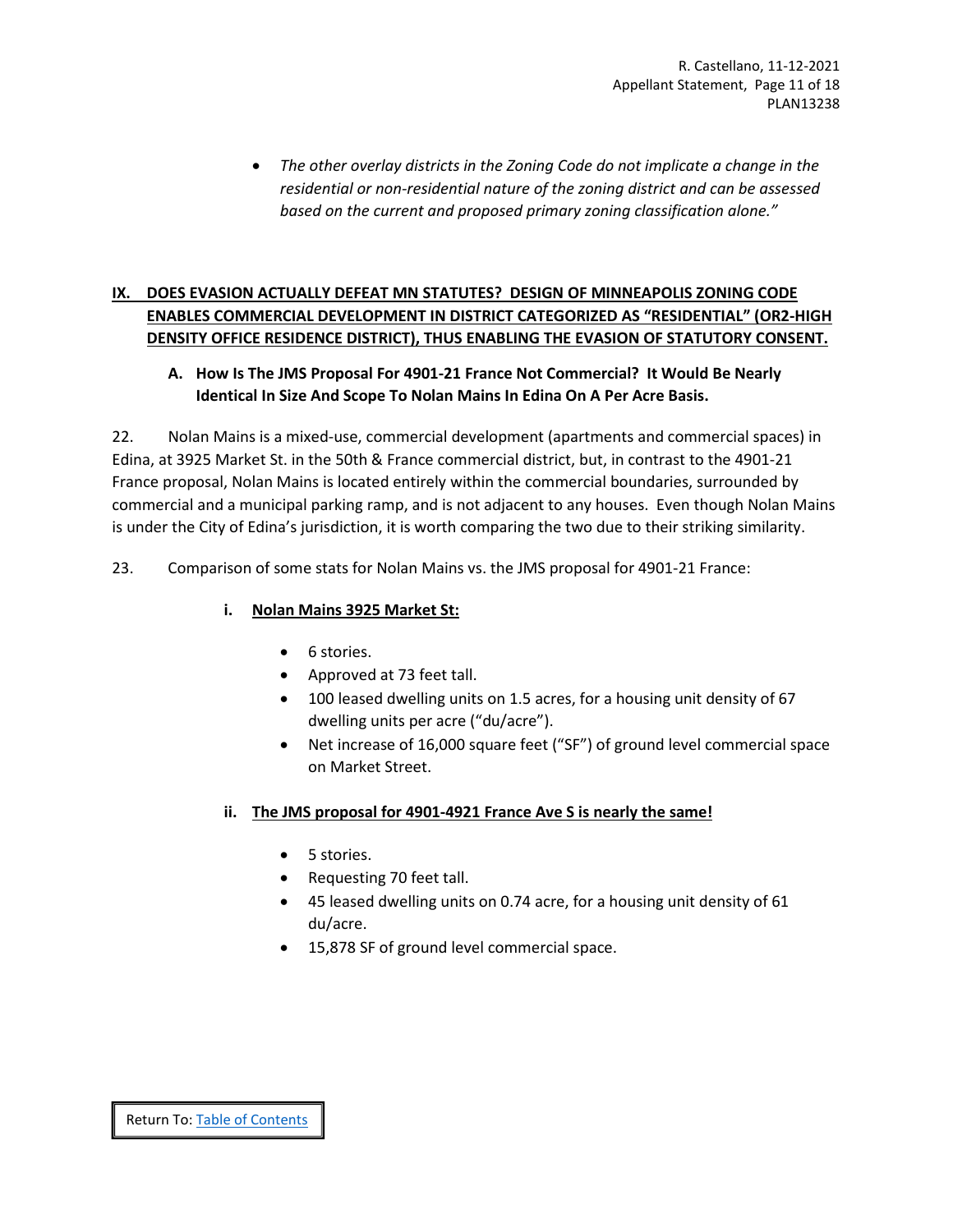- <span id="page-11-0"></span>**B. How Is The JMS Proposal For 4901-21 France Not Commercial? It Would Have A Nearly 50% Greater Housing Unit Density Than 5011-15 France, And Less Than 1% Difference In Commercial Density.**
- <span id="page-11-1"></span>24. 5011-5015 France Ave. S. was approved by the Minneapolis Planning Commission in July, 2021.

## **i. 5011-5015 France:**

- Entirely within a commercial district.
- Existing primary zoning was already commercial: C1 Neighborhood Commercial District.
- Built Form Overlay District (additional layer of zoning): Corridor 4.
- 6 stories.
- Approved at 82 feet, 9 inches tall.
- 16 dwelling units on 0.39 acres, **for a housing unit density of 41 du/acre**.
- 8,450 SF of ground level commercial space on 0.39 acres, **for a rate of 21,667 commercial SF/acre**.

## <span id="page-11-2"></span>**ii. The JMS Proposal for 4901-4921 France:**

- Within 100 feet of a dozen houses, and abutting most of them.
- Request change to primary zoning, from R2B Low Density Residential (up to 3 units), to OR2 High Density Office Residence District.
- Built Form Overlay District (additional layer of zoning): Corridor 4.
- 5 stories.
- Requesting 70 feet tall.
- 45 leased dwelling units on 0.74 acre, **for a housing unit density of 61 du/acre**.
- 15,878 SF of ground level commercial space on 0.74 acres, **for a rate of 21,457 commercial SF/acre**.
- <span id="page-11-3"></span>**C. How Is The JMS Proposal For 4901-21 France Not Commercial? 4601-4621 Minnehaha Has 3.5x The Housing Unit Density, But, Regardless, Both Have Commercial Numbers Of Dwelling Units, And 4901-4921 France Has Nearly 3x The Commercial Density, And They Are Nearly The Same Height.**

<span id="page-11-4"></span>25. 4601+4617+4621 Minnehaha was approved by the Minneapolis Planning Commission in January, 2021.

> **i. 4601+4617+4621 Minnehaha: City Attorney's Office stated that Statutory Consent was satisfied for rezoning from Residential (R2B) to Commercial (C3A).**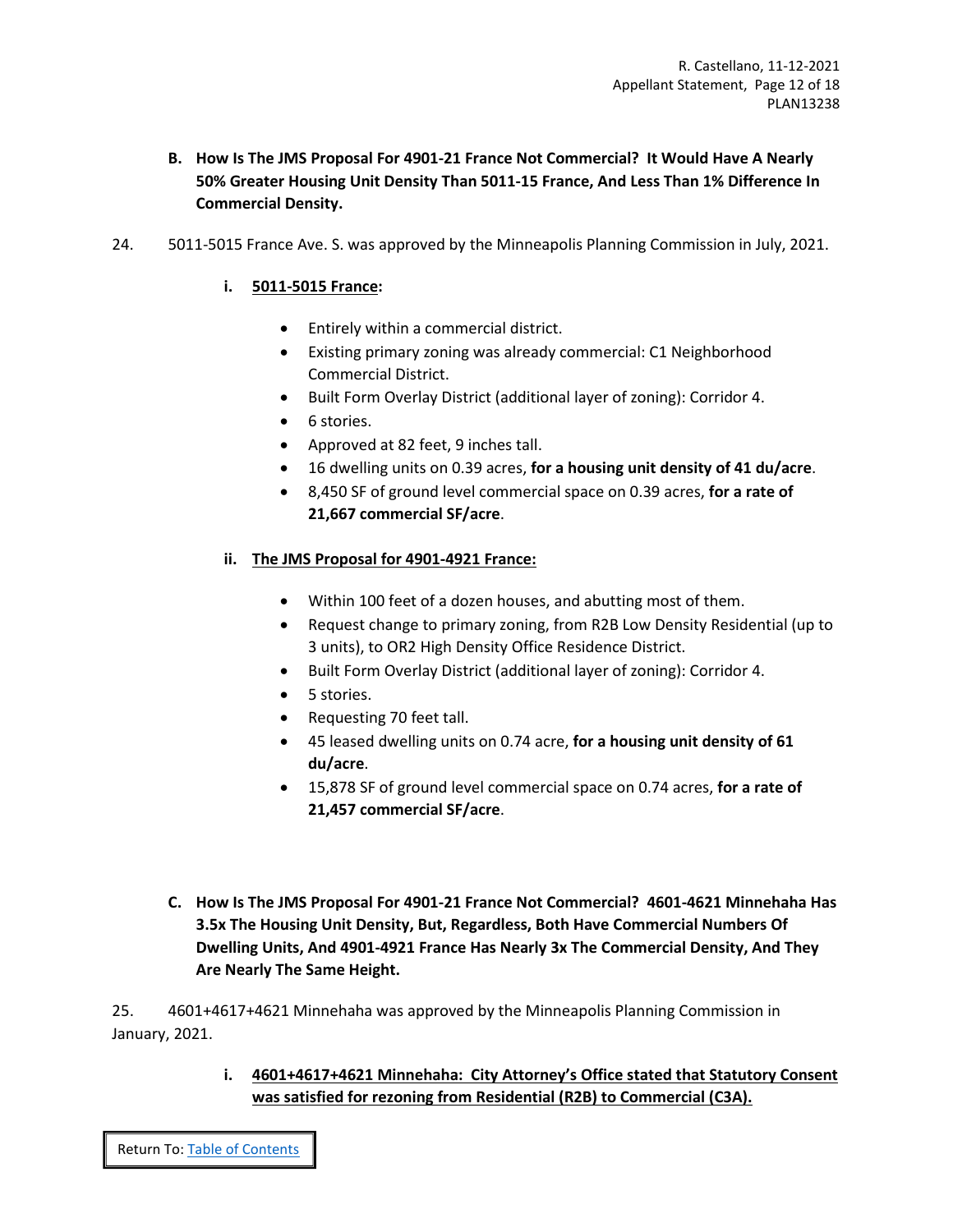- Existing primary zoning for 4601 Minnehaha was already Commercial: C1 Neighborhood Commercial District, and was rezoned (upzoned) to C3A Community Activity Center District.
- Written Consent was sought for 4617+4621, and these two parcels were then rezoned from Residential (R2B) to Commercial (C3A).
- Built Form Overlay District (additional layer of zoning): **Corridor 6**.
- 6 stories.
- **Approved Height: 67 feet, 2 inches.**
- 123 dwelling units on 0.57 acres, **for a housing unit density of 215 du/acre**.
- 4,255 SF of ground level commercial space on 0.57 acres, **for a commercial density of 7,464 SF/acre**.

## <span id="page-12-0"></span>**ii. The JMS Proposal for 4901-4921 France:**

- Within 100 feet of a dozen houses, and abutting most of them.
- Approved: change to primary zoning, from R2B Low Density Residential (up to 3 units), to OR2 High Density Office Residence District.
- Built Form Overlay District (additional layer of zoning): Corridor 4.
- 5 stories.
- **Approved Height: 70 feet tall.**
- 45 leased dwelling units on 0.74 acre, **for a housing unit density of 61 du/acre**.
- 15,878 SF of ground level commercial space on 0.74 acres, **for a commercial density of 21,457 SF/acre**.

# <span id="page-12-1"></span>**X. LAUNDERING A COMMERCIAL REZONING THROUGH A RESIDENTIAL DISTRICT TO EVADE STATUTORY CONSENT, WAS ONLY PARTIALLY AND EUPHEMISTICALLY DESCRIBED AT JUNE 17, 2021 PLANNING COMMISSION COMMITTEE OF THE WHOLE MEETING**

- <span id="page-12-3"></span><span id="page-12-2"></span>**A. Staff Report: Prepared By Principal Planner Shanna Sether.**
	- **i. p.3, final paragraph: Commercial zoning requirement described euphemistically as: "supportable". Statutory Consent inferred to be unwanted consequence of commercial zoning.**

*"Community Mixed Use... designation supports large-scale, mixed-use development with commercial uses fronting along major streets... Additionally, commercial zoning is supportable, however, consent signatures are required to rezone the property from residential to commercial."*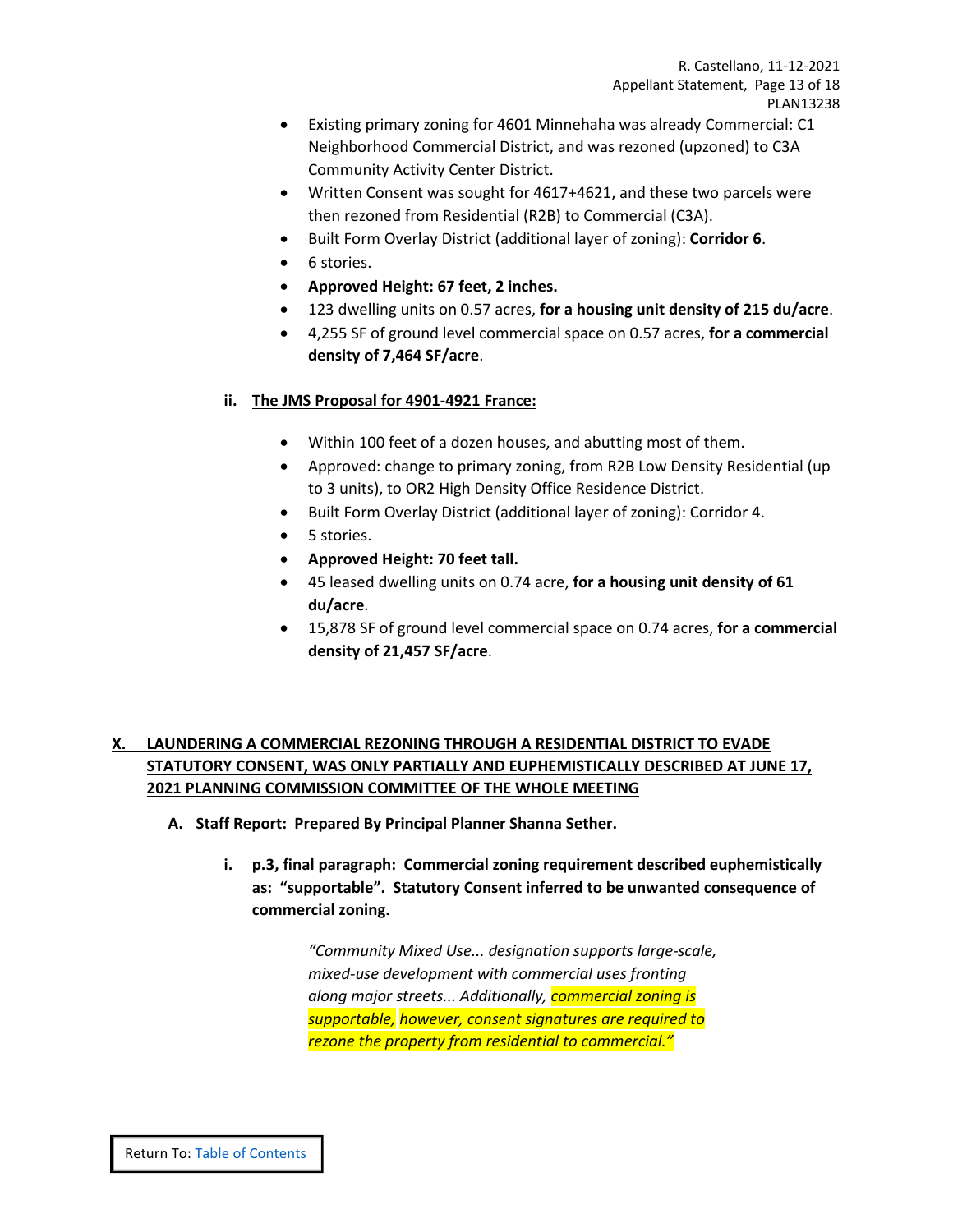<span id="page-13-0"></span> **ii. p.4, Item 1, at top of page: Petition to rezone from R2B Residential to "the OR2 High-Density Office Residence District". The implication of the choice of OR2 zoning, in relation to Statutory Consent, was omitted.**

> *"Based on staff's preliminary review, the following land use applications have been identified:*

*1. Petition to rezone the properties located at 4901-4921 France Ave S from the R2B Multiple-Family District to the OR2 High-Density Office Residence District."*

- <span id="page-13-1"></span>**B. Euphemism In Presentation By Kimberly Holien, The Land Use, Design, And Preservation Section Manager (Planner Sether's Supervisor).**
	- **i. 13.08 on meeting video. Commercial rezoning "would be supported". Reason for OR2 zoning is partially revealed and left to inferrence. Link:** <https://youtu.be/Obr6JCIEzqE?list=PLcNuebgSUruA-D1D-WK-KD2FvCTm3nmhJ&t=788>

*"The existing zoning of the site is R2B, and the applicant is requesting to rezone the site to OR2 as part of the project. If this were rezoned to a commercial site, that would be supported by the existing adopted policy for this location. But consent signatures are required to go to a commercial district here. So, with that, the applicant is proposing OR2 zoning..."*

<span id="page-13-2"></span> **ii. 15.19 on meeting video. Reason for evading Statutory Consent is because it can be "robust" and "difficult". Link: [https://youtu.be/Obr6JCIEzqE?list=PLcNuebgSUruA-](https://youtu.be/Obr6JCIEzqE?list=PLcNuebgSUruA-D1D-WK-KD2FvCTm3nmhJ&t=919)[D1D-WK-KD2FvCTm3nmhJ&t=919](https://youtu.be/Obr6JCIEzqE?list=PLcNuebgSUruA-D1D-WK-KD2FvCTm3nmhJ&t=919)**

*"So, this property is Community Mixed-Use in terms of the Future Land Use Map. As I noted, commercial zoning would be supported here. There is commercial zoning directly adjacent to the site. But, the rezoning signatures, um, can be, fairly, uh, robust, and it can be, um, you know, a difficult process, so the applicant is proposing OR2 here."* 

Return To[: Table of Contents](#page-2-0)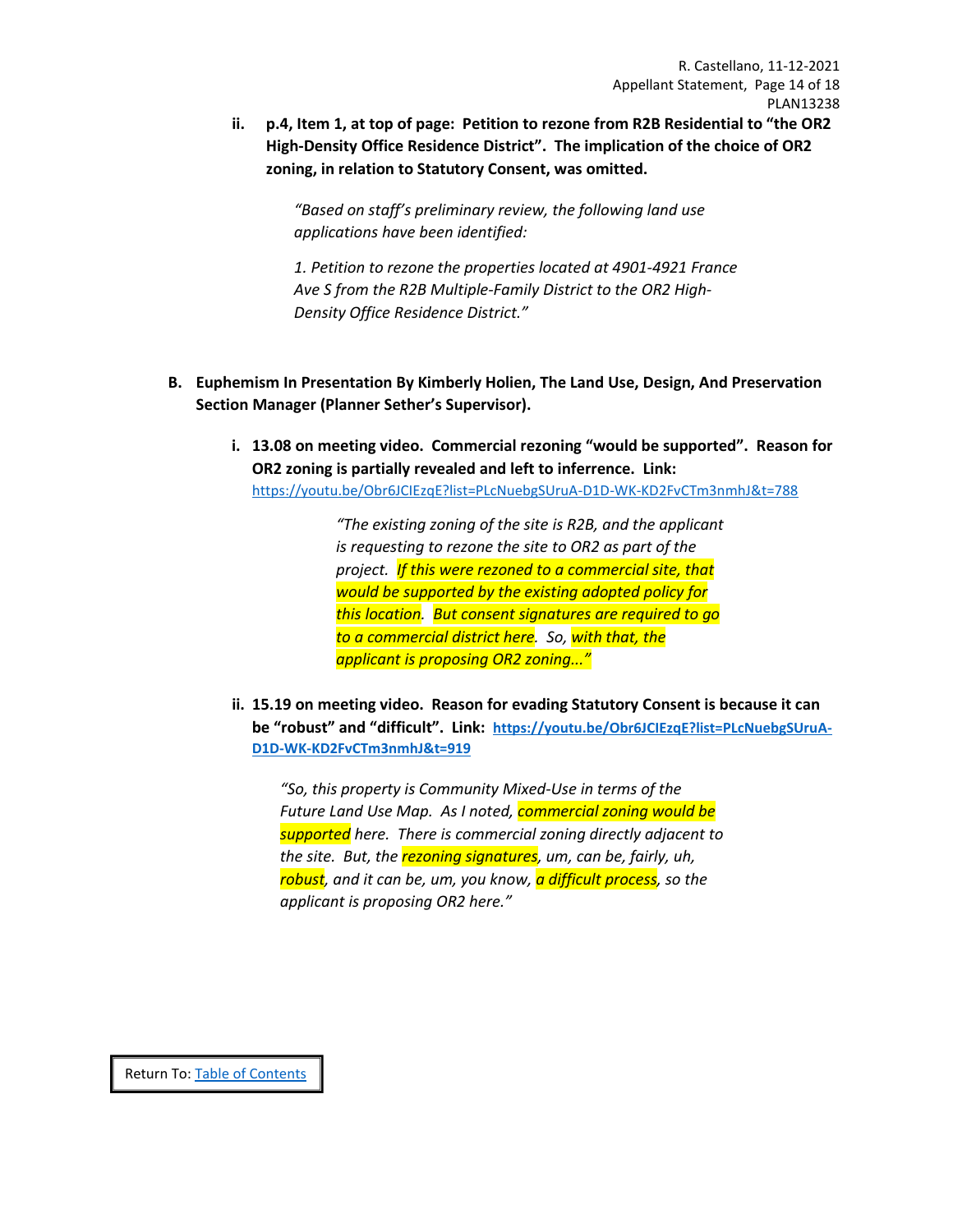## <span id="page-14-0"></span>**XI. WINKY-WINKY! WE'RE GOING TO GET AWAY WITH IT! EVASION OF STATUTES, ORDINANCES, AND NEIGHBORS' STATUTORY RIGHTS, BY THE INSTITUTION AND THE DEVELOPERS WHO FOLLOW THE INSTITUTION'S LEAD**

- <span id="page-14-2"></span><span id="page-14-1"></span>**A. Once You Understand What's Going On, It Is So Much Easier To Read Between The Lines. Applicant Narrative, Revised Submittal Dated 9-9-2021, P.2, Under Final Heading.** 
	- **i. Actual Applicant narrative:**

*"The site is currently zoned R2B with commercial zoning intended as a part of the Minneapolis 2040 plan. The development seeks to rezone to OR2 (Office Residential)...*

*...We are seeking a conditional use permit for a planned unit development (PUD) in order to develop this site in a manner consistent with long-range planning guidelines for the city and neighborhood."*

## <span id="page-14-3"></span>**ii. To paraphrase:**

'Commercial zoning is intended, and we will achieve a commercial development, but to get there, we will evade Statutory Consent by processing the project approvals through an ostensibly residential district.'

- <span id="page-14-6"></span><span id="page-14-5"></span><span id="page-14-4"></span>**B. Applicant Narrative, Revised Submittal Dated 9-9-2021, P.6, Item (5) Position Statement On Conditional Use Permit Findings.** 
	- **i. The Item (5) finding to be satisfied is that: "The conditional use is consistent with the applicable policies of the comprehensive plan."**
	- **ii. The Applicant euphemistically stated that commercial zoning of the site would be "similar" to its comprehensive plan guidance (instead of reporting that it would be exactly what was required):**

"Yes. The comprehensive plan has identified this property as future commercial zoning, similar to Community Mixed Use."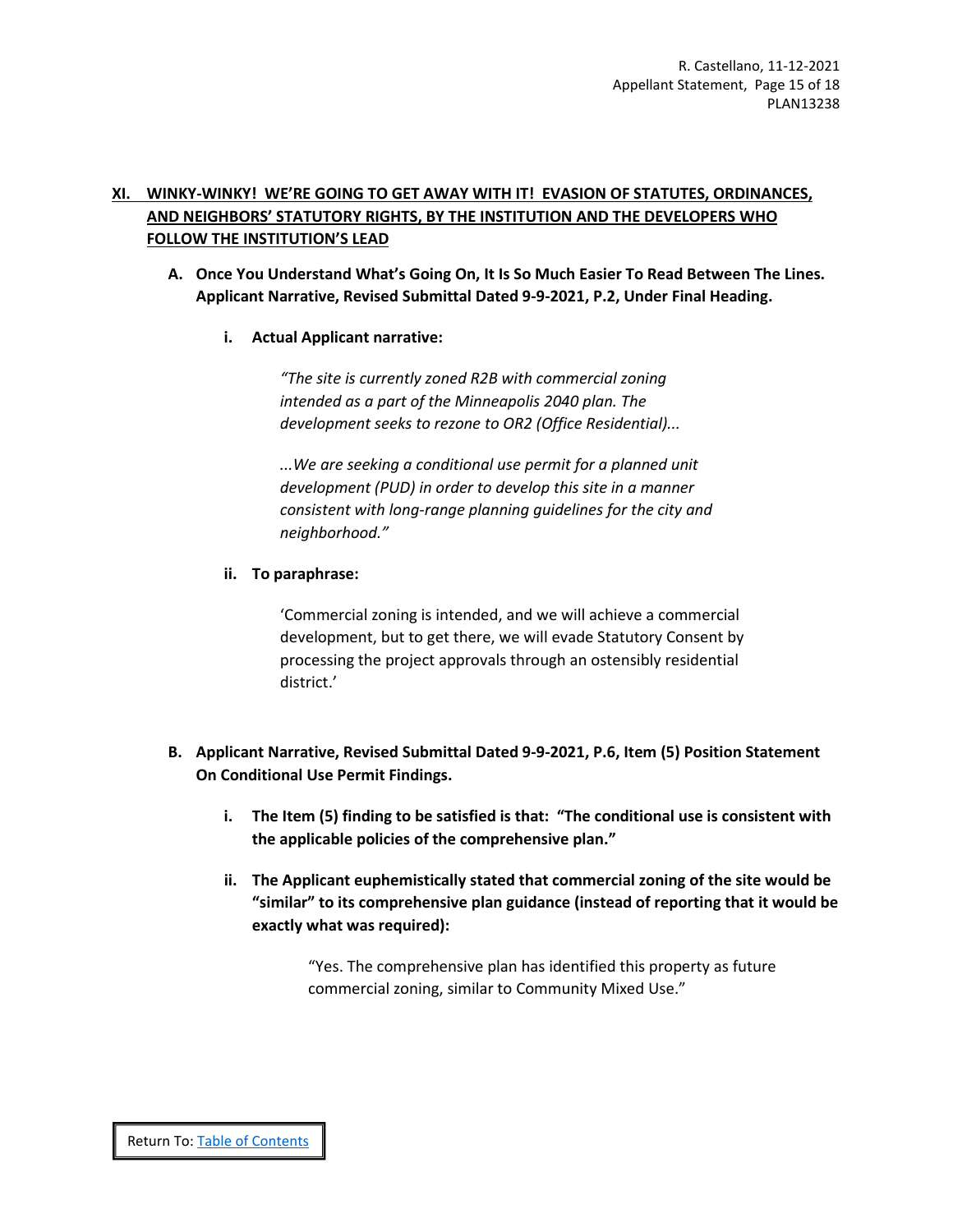# <span id="page-15-0"></span>**XII. PLANNING COMMISSION NOV. 1, 2021 PUBLIC HEARING: FOLLOWING MY TESTIMONY CONCERNING STATUTORY REQUIREMENTS, COMMISSIONER'S QUESTION ABOUT LAW WAS NOT ANSWERED, AND INSTEAD, PLANNER SETHER FALSELY INSINUATED THAT THE PROCEEDINGS WERE LAWFUL.**

26. After the public hearing was closed, Commissioner Meyer asked about my testimony, specifically, would a rezoning to commercial be required (by statute). Planner Sether did not provide an answer to his question, but instead walked down a slightly scrambled, indirect path, through the strategy of evasion, and at the end of the path inferred that the correct procedures were being followed, that is, correct within the logical framework of the strategy of evasion.

27. But again, does laundering a commercial zoning through an ostensibly residential zoning district actually defeat the Statutory Consent requirement? Does a pattern and practice of evasion exempt the City of Minneapolis from complying with the Statutes?

28. Below is an excerpted transcript of the exchange between PC Chris Meyer and Mpls Principal City Planner Shanna Sether.

2.04.58 <https://youtu.be/IuaR8igDSaM?list=PLcNuebgSUruA-D1D-WK-KD2FvCTm3nmhJ&t=7498>

| Co-Chair Olson: | Up next is Commissioner Meyer.                                                                                                             |
|-----------------|--------------------------------------------------------------------------------------------------------------------------------------------|
| PC Meyer:       | Thank you. Um.                                                                                                                             |
|                 | So, during the hearing, someone claimed that there's a requirement<br>that in order to do this, it would have to be rezoned to commercial. |
|                 | Can staff speak to the accuracy of that?                                                                                                   |

## 2.06.03 <https://youtu.be/IuaR8igDSaM?list=PLcNuebgSUruA-D1D-WK-KD2FvCTm3nmhJ&t=7563>

Planner Shanna: \* So, as you can see from, um.

The excerpt here is from the Minneapolis 2040 Plan, our comprehensive plan.

The site has a future land use designation of Community Mixed Use, which supports large-scale mixed-use development. Um.

The pro/ The proposed project is, um, seeking a rezoning to OR2.

The OR2 district allows for multiple-family dwellings.

It also allows for a handful of neighborhood-serving retail uses. um...

...The OR2 is not a commercial zoning district, um, but does allow for a, a mix of uses that would be consistent with the comprehensive plan.

Because the rezoning is not to a commercial district, consent signatures are not required.

**i.e. uses** *"...that would be consistent with the comprehensive plan's"* **commercial guidance.**

Return To[: Table of Contents](#page-2-0)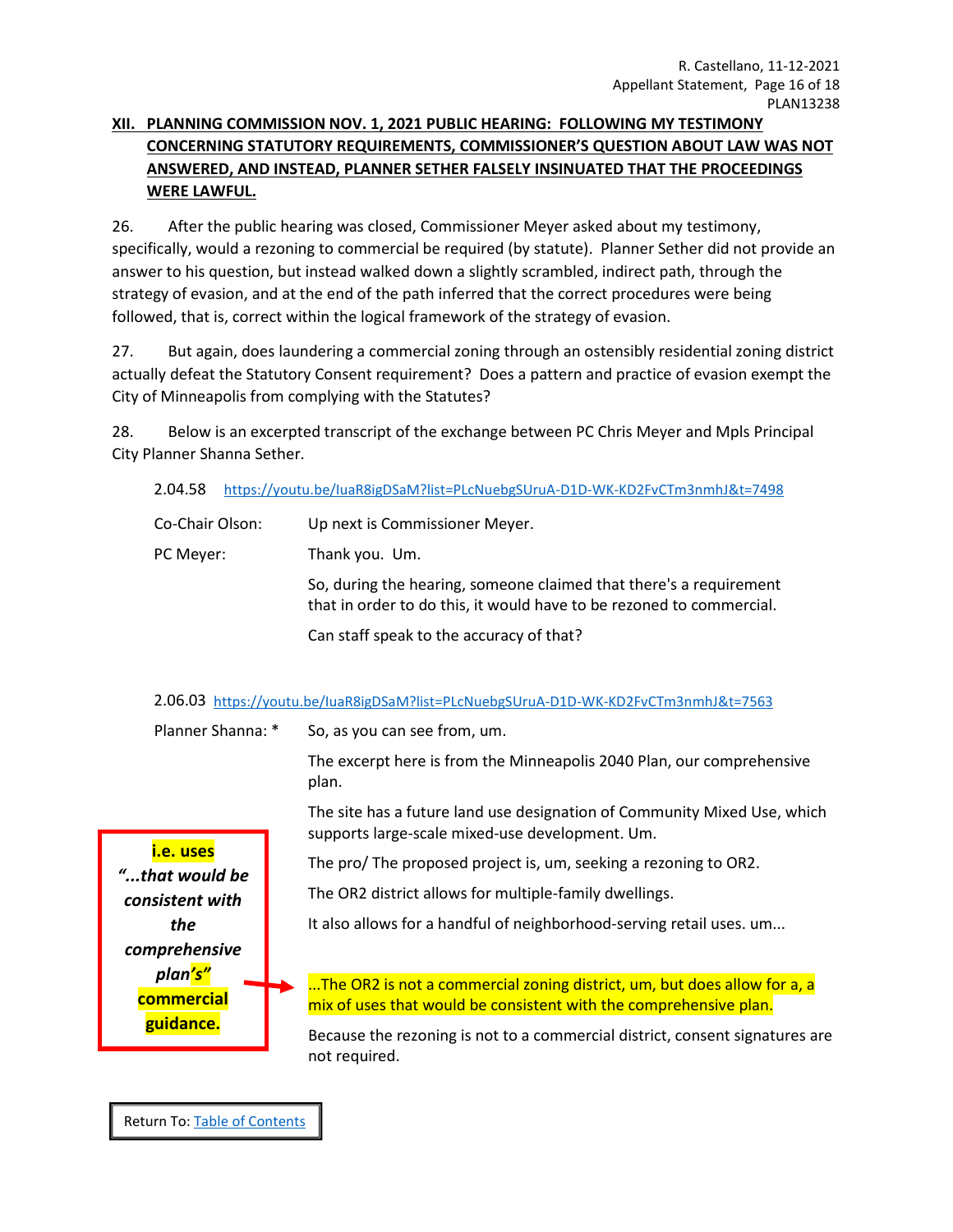# <span id="page-16-0"></span>**XIII. IS WARD PRIVILEGE INVOLVED HERE, AND, IF SO, WILL COUNCIL MEMBERS YIELD TO WARD PRIVILEGE AT THE EXPENSE OF THE STATUTES, AND AT THE EXPENSE OF THE NEIGHBORS AND THE STATUTORY RIGHTS OF THE NEIGHBORS?**

29. It was quite clear during a meeting of neighbors with Ward 13 Council member Linea Palmisano, that she supported the project.

30. I reflect upon the situation 20 years ago, when then-Council member Brian Herron admitted to taking money, taking bribes. Then-Ward 2 Council candidate Paul Zerby wrote an opinion piece in the Minnesota Daily, a few excerpts that I would like to share, as an expression of my concern:

*"Herron's admissions call into question all of his City Council votes. We have tolerated and in some ways demanded a system of privilege for council members whereby the city council defers to the judgment of the local member concerning issues in his or her ward. How often did Herron vote to support council members on issues outside of his ward in order to maintain a system of privilege for him within his ward?"...*

*"Simple laziness can also play a part - there is no need to examine issues in another ward if you always just "go along" with that ward's council member."...*

*"Political support for re-election and fund raising is a more likely payoff in a system of ward privilege. Board memberships, business opportunities, small perks and gratuities, favoring relatives, rewarding friends and punishing enemies and the pleasure of holding the power to get things done - these are more likely benefits from a system of ward privilege."*

*People holding political power are not naturally inclined to reform where reform means lessening of their power. Reform generally comes from the outside."*

**The Minnesota Daily• September 6, 2001 • https://mndaily.com/215298/uncategorized/corruptionshould-not-distract-ci tygovernance/**

## <span id="page-16-1"></span>**XIV. IN CLOSING**

31. Regardless of who is responsible for this flouting of statutes and statutory rights held by certain property owners, I hope that the City Council will at least bring about the corrections that I am seeking.

Thank you.

Return To: [Table of Contents](#page-2-0)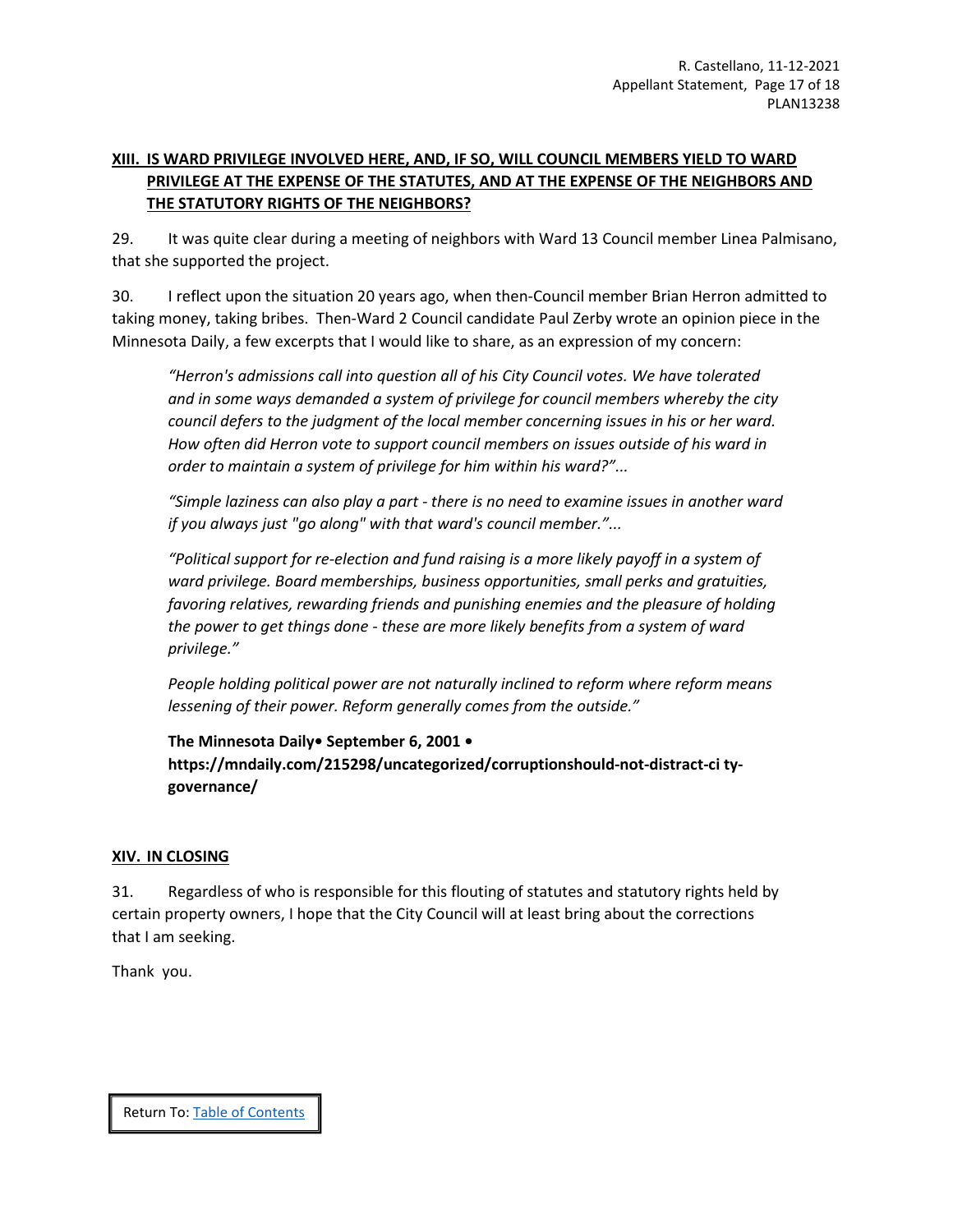## <span id="page-17-0"></span>**XV. ADDENDUM: THERE WERE TWO ERRORS IN THE ATTACHED PLANNING COMMISSION MEETING MINUTES, WITH REGARD TO THE VOTING. BELOW ARE CORRECTIONS WITH LINKS AND SCREENSHOTS:**

32. To note, the commissioners covered all 5 requests (Items A-E) in a single vote. Therefore, the errors identified below are distributed in the Minutes under each of the 5 requests.

• **Error #1:** Commissioner Caprini, while present earlier, was absent during the vote for the Plan.



2.08.50 <https://youtu.be/IuaR8igDSaM?list=PLcNuebgSUruA-D1D-WK-KD2FvCTm3nmhJ&t=7730>

• **Error #2:** Commissioner Baxley voted "Aye" to approve all 5 requested items during the single vote. Thus, the voting result was a unanimous approval by the six commissioners who were present at the time of the vote.



2.08.44 <https://youtu.be/IuaR8igDSaM?list=PLcNuebgSUruA-D1D-WK-KD2FvCTm3nmhJ&t=7724>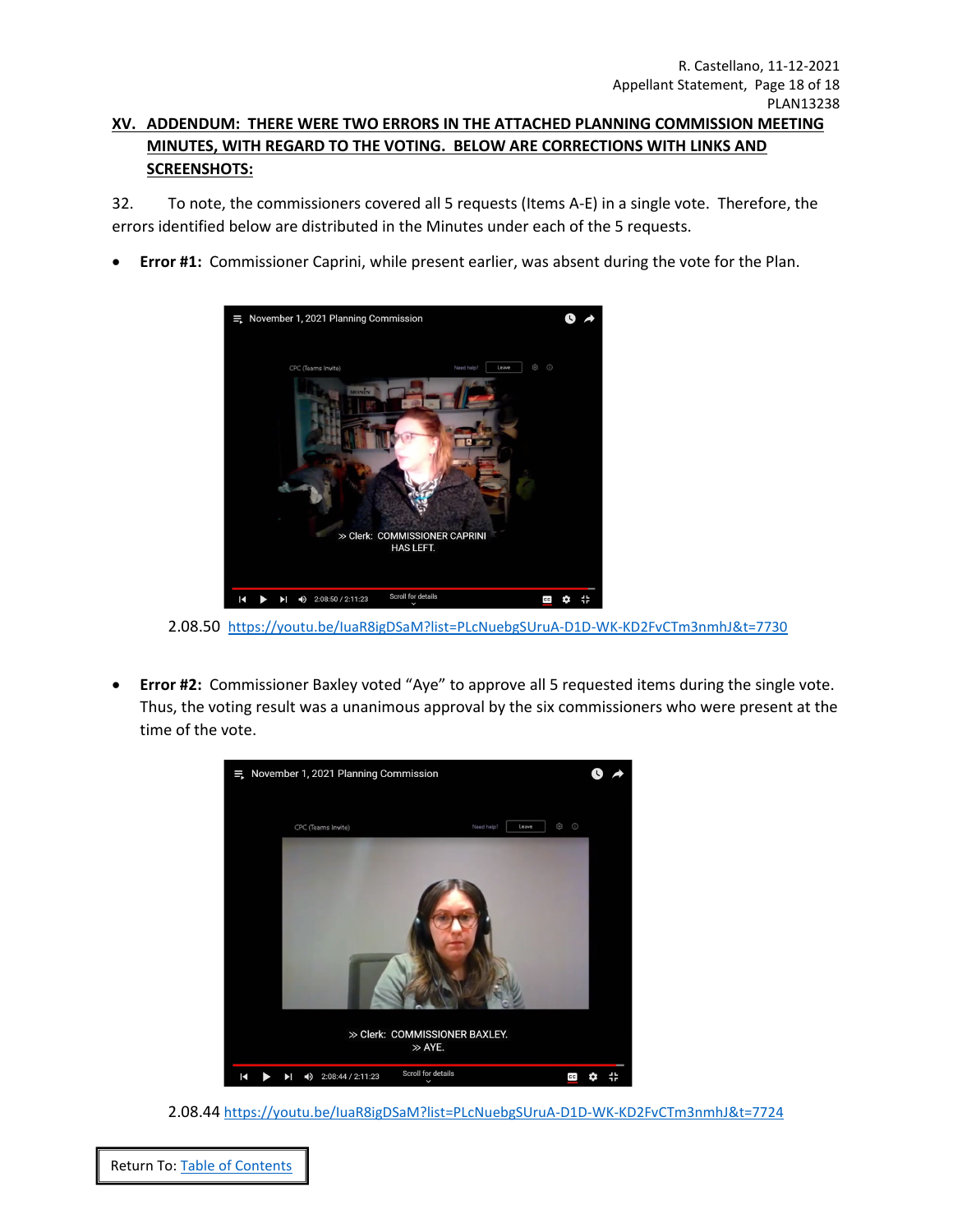# **Planning Commission Minutes Regular Meeting November 1, 2021 - 4:30 pm Online Meeting**

**Members Present:** Raya Esmaeili (President), Alyssa Olson (Vice-President), , Bill Baxley, Kimberly Caprini, Keith Ford, Chloe McGuire, Chris Meyer, and Amy Sweasy (Quorum: 5)

**Members Absent:** Aneesha Marwah (Secretary), Jeremy Schroeder

**Staff :** Rachel Blanford

## **Call To Order**

1. Roll Call.

## **Quorum Present**

2. Adoption of the agenda.

#### **Action Taken: Adopted**

3. Acceptance of minutes [Oct 18, 2021 Planning Commission](https://lims.minneapolismn.gov/Download/CommitteeReport/2194/sample.pdf)

**Action Taken: Accepted** 

## **Public Hearing**

## 4. **3101, 3111, and 3113 Minnehaha Ave, Ward 2 City Staff: [Shanna Sether,](mailto:Shanna.Sether@minneapolismn.gov) PLAN13446**

The City Planning Commission adopted staff findings for the application by Downtown Longfellow, LLC.

#### **A. Minor subdivision.**

Action: **Approved** the minor subdivision, subject to the following condition:

1. All structure encroachments shall be removed prior to the issuance of the subdivision resolution.

## [3101-13 Minnehaha Ave](https://lims.minneapolismn.gov/download/Agenda/2820/RPT-PLAN13446-3101-13%20Minnehaha%20Ave.pdf/62820/2840/3101-13%20Minnehaha%20Ave)

**Approved on consent.**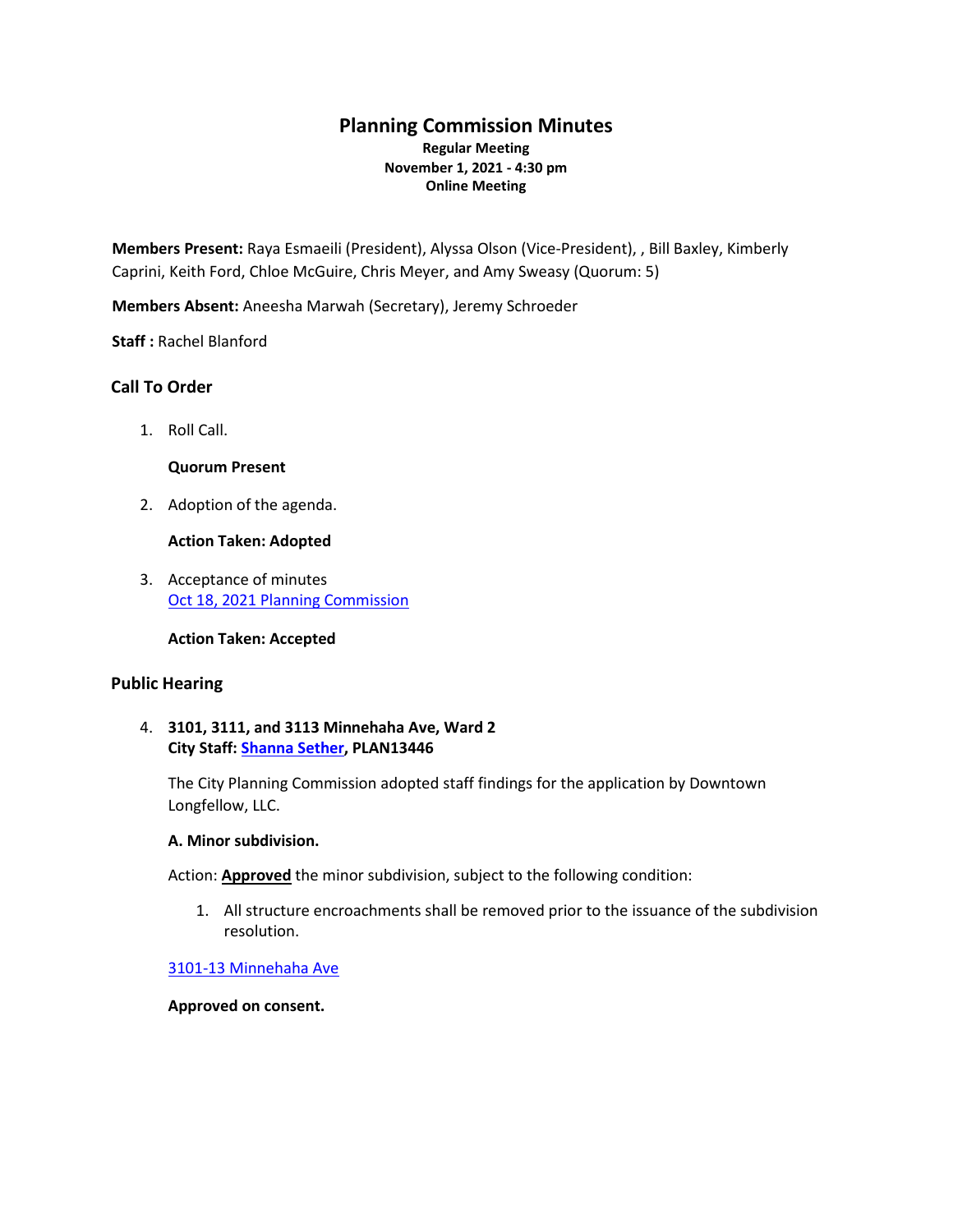## 5. **1111 W River Pkwy, Ward 3 City Staff: [Peter Crandall,](mailto:Peter.Crandall@minneapolismn.gov) PLAN13457**

The City Planning Commission adopted staff findings for the application by Chad Lockwood.

## **A. Preliminary and final registered land survey.**

Action: **Approved** the application for a preliminary and final registered land survey, subject to the following conditions:

- 1. This RLS creates tracts that, if separately redeveloped, would not meet the requirements of the zoning and subdivision ordinances for lot area and width and the prohibition against lots with more than five sides at ground level. Approval of this RLS does not constitute approval for the separate redevelopment of any tract if such tract does not comply with applicable zoning and subdivision ordinances.
- 2. This action of the Planning Commission shall be recorded with Hennepin County at or prior to such time as the signed RLS is presented for recording with Hennepin County.

## [1111 W River Pkwy](https://lims.minneapolismn.gov/download/Agenda/2821/RPT-PLAN13457-1111%20W%20River%20Pkwy.pdf/62821/2840/1111%20W%20River%20Pkwy)

## **Approved on consent.**

## 6. **35 Groveland Terrace, Ward 7 City Staff: [Mei-Ling Smith,](mailto:mei-ling.smith@minneapolismn.gov) PLAN13439**

The City Planning Commission adopted staff findings for the application by Craig Martin.

## **A. Variance.**

Action: **Approved** the variance to increase the maximum lot area for a residential use with more than four units from 14,000 sq. ft. to 16,756 sq. ft.

## **B. Site plan review.**

Action: **Approved** the site plan review for a new, two-story residential building with four dwelling units, subject to the following conditions:

- 1. All site improvements shall be completed by November 1, 2023, unless extended by the Zoning Administrator, or the permit may be revoked for non-compliance.
- 2. CPED staff shall review and approve the final site, elevation, landscaping, and lighting plans before building permits may be issued.
- 3. All signs shall comply with Chapter 543 of the zoning code. All signage requires a separate permit from CPED.
- 4. All mechanical equipment shall be screened to comply with section 535.70 of the zoning code.

## [35 Groveland Terrace](https://lims.minneapolismn.gov/download/Agenda/2822/RPT-PLAN13439-35%20Groveland%20Terrace.pdf/62822/2840/35%20Groveland%20Terrace)

## **Approved on consent.**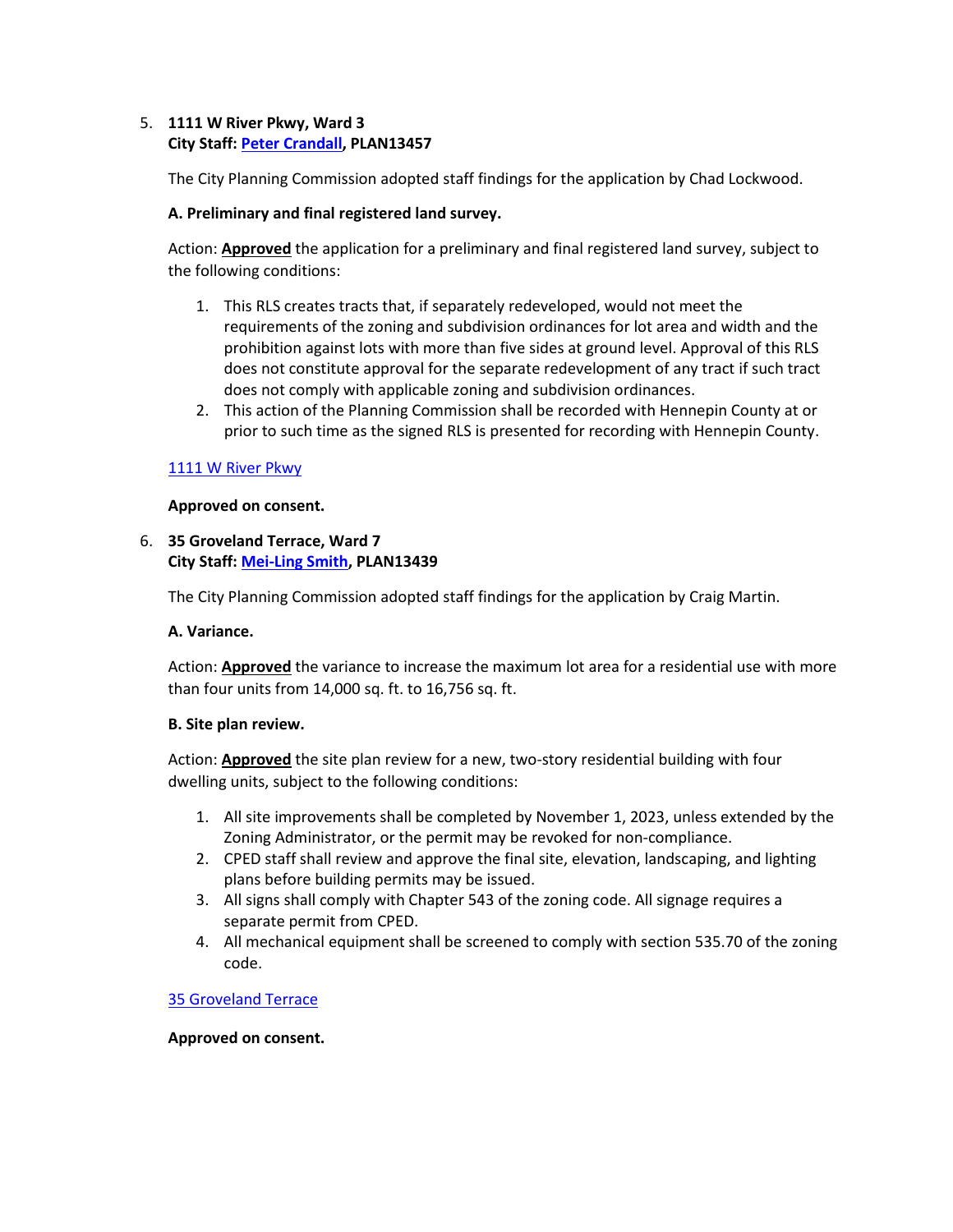## 7. **1319 and 1349 Penn Ave N, 2200 Plymouth Ave N, Ward 5 City Staff: [Shanna Sether,](mailto:shanna.sether@minneapolismn.gov) PLAN13236**

#### **Continued from the October 18, 2021 meeting.**

#### **A. Variance.**

Action: **Returned** the variance to increase the maximum height of a monument sign from eight feet to nine feet eight inches.

**Yea:** Baxley, Caprini, Ford, Meyer, Olson, Sweasy, Esmaeili **Nay:** none **Absent:** Marwah, McGuire, Schroeder

#### **B. Variance.**

Action: **Returned** the variance increase to the maximum height for two monument signs from eight feet to eight feet three inches.

**Yea:** Baxley, Caprini, Ford, Meyer, Olson, Sweasy, Esmaeili **Nay:** none **Absent:** Marwah, McGuire, Schroeder

#### **C. Variance.**

Action: **Denied** the variance to increase the maximum height of a wall sign facing Penn Ave N from 20 feet to 27 feet seven inches.

**Yea:** Baxley, Caprini, Ford, Meyer, Olson, Sweasy, Esmaeili **Nay:** none **Absent:** Marwah, McGuire, Schroeder

#### **D. Variance.**

Action: **Approved** the variance to increase the maximum height of a wall sign facing 14th Ave N from 20 feet to 30 feet.

#### [1319 and 1349 Penn Ave N](https://lims.minneapolismn.gov/download/Agenda/2823/RPT-PLAN13236-1319%20and%201349%20Penn%20Ave%20N.pdf/62823/2840/1319%20and%201349%20Penn%20Ave%20N)

**Yea:** Baxley, Caprini, Ford, Meyer, Olson, Sweasy, Esmaeili **Nay:** none **Absent:** Marwah, McGuire, Schroeder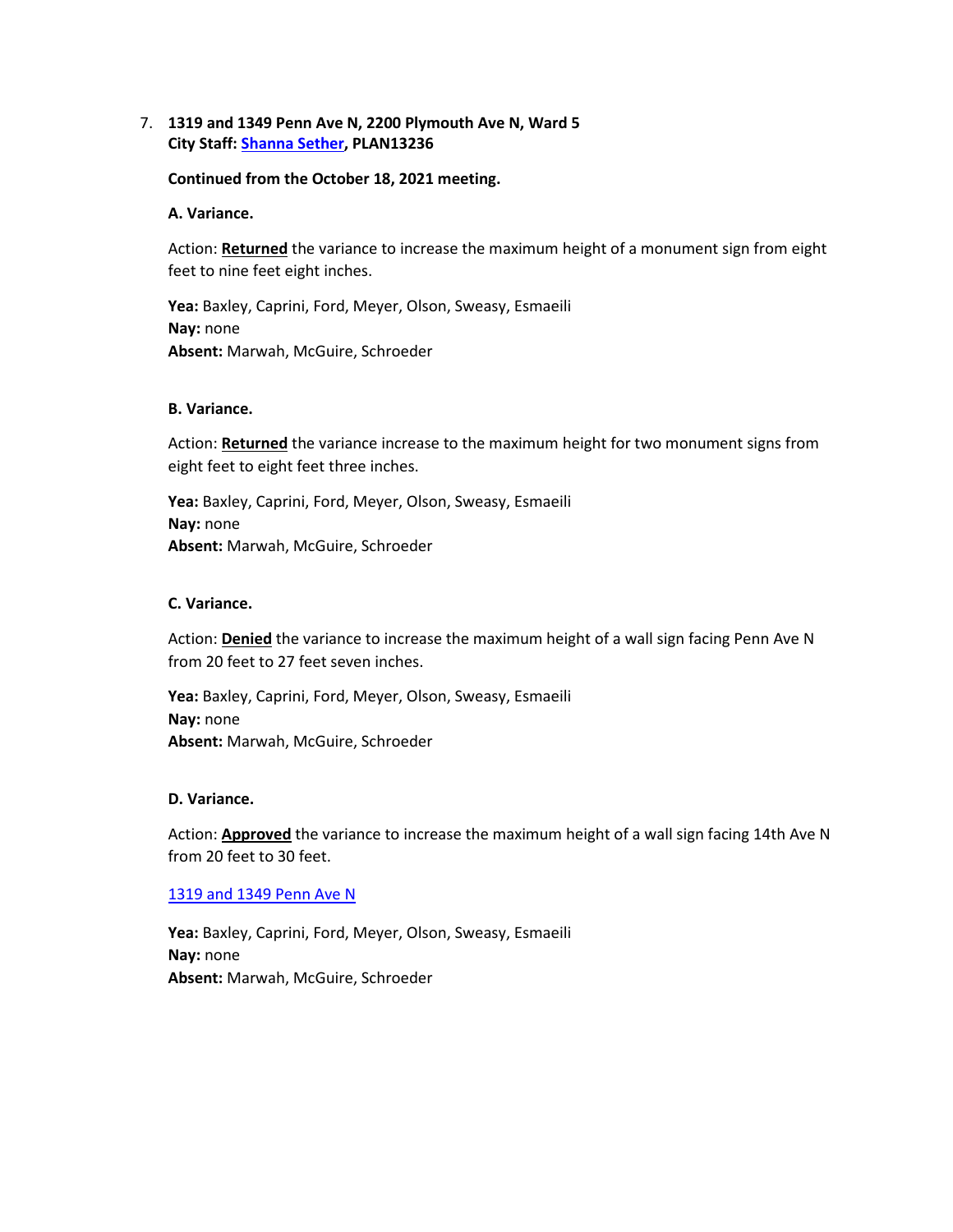## 8. **401 Main St NE, Ward 3 City Staff: [Peter Crandall,](mailto:Peter.Crandall@minneapolismn.gov) PLAN13078**

#### **A. Rezoning.**

Action: **Approved** the petition to rezone the property from the R1A Multiple Family District to the R3 Multiple Family District.

**Yea:** Caprini, Ford, McGuire, Meyer, Olson, Sweasy **Nay:** Baxley **Absent:** Marwah, Schroeder, Esmaeili

#### **B. Variance.**

Action: **Approved** the variance to reduce the front yard setback from the established 35 feet to 33 feet 2 inches for a transformer, 20 feet 2 inches for the building wall, and 16 feet 2 inches for balconies.

**Yea:** Caprini, Ford, McGuire, Meyer, Olson, Sweasy **Nay:** Baxley **Absent:** Marwah, Schroeder, Esmaeili

#### **C. Variance.**

Action: Notwithstanding staff recommendation, the City Planning Commission **approved** the variance to reduce the minimum interior side yard along the south property line from 7 feet to 3 feet for a ground level patio, from 7 feet to 4 feet 6 inches for balconies and the building wall, and from 5 feet to 3 feet 8 inches for a transformer based on the following findings:

- It is consistent with the comprehensive plan.
- Balconies and ground level patios activate spaces and create more eyes on the street.
- Property is unique in that it is boxed in from the property line easement.

**Yea:** Caprini, Ford, McGuire, Meyer, Olson, Sweasy **Nay:** Baxley **Absent:** Marwah, Schroeder, Esmaeili

## **D. Variance.**

Action: Notwithstanding staff recommendation, the City Planning Commission **approved** the variance to reduce the interior side yard along the north property line from 7 feet to 5 feet 1 inch for balconies and ground level patios, based on the following findings:

- It is consistent with the comprehensive plan.
- Balconies and ground level patios activate spaces and create more eyes on the street.
- Property is unique in that it is boxed in from the property line easement.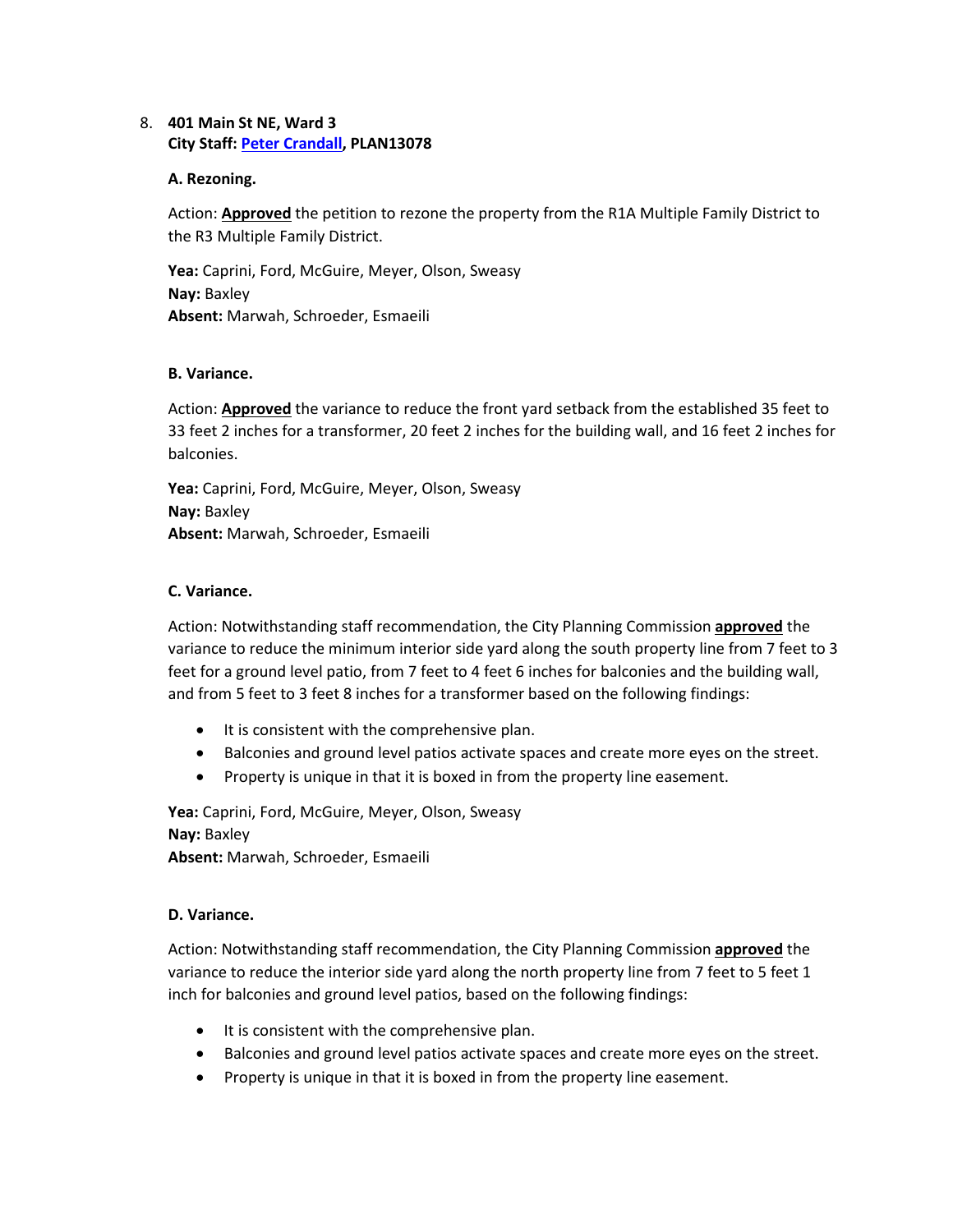**Yea:** Caprini, Ford, McGuire, Meyer, Olson, Sweasy **Nay:** Baxley **Absent:** Marwah, Schroeder, Esmaeili

## **E. Site plan review.**

Action: **Approved** the site plan review for a new three-story residential building with 31 dwelling units, subject to the following conditions:

- 1. All site improvements shall be completed by November 1, 2023, unless extended by the Zoning Administrator, or the permit may be revoked for non-compliance.
- 2. CPED staff shall review and approve the final site, elevation, landscaping, and lighting plans before building permits may be issued.
- 3. All signs shall comply with Chapter 543 of the zoning code. All signage requires a separate permit from CPED.
- 4. Except as allowed by the affordable housing premium, all premiums shall be maintained for the life of the principal structure. The length of compliance with the affordable housing premium shall be as required by the Unified Housing Policy.
- 5. The applicant shall screen all exterior mechanical equipment to meet the standards of Chapter 53
- 6. The applicant shall revise plans to show compliance with minimum setback requirements for the building wall, balconies and ground level patios in the required interior side yards.
- 7. The applicant shall provide a final photometric lighting plan that shows compliance with chapters 530 and 535 of the zoning code.

**Yea:** Caprini, Ford, McGuire, Meyer, Olson, Sweasy **Nay:** Baxley **Absent:** Marwah, Schroeder, Esmaeili

## 40[1in St NE](https://lims.minneapolismn.gov/download/Agenda/2824/RPT-PLAN13078-401%20Main%20St%20NE.pdf/62824/2840/401%20Main%20St%20NE)

## 9. **4901, 4905, 4909, 4913, 4915, 4917, and 4921 France Ave S, Ward 13 City Staff: [Shanna Sether,](mailto:Shanna.Sether@minneapolismn.gov) PLAN13238**

The City Planning Commission adopted staff findings for the application by France 50 LLC.

## **A. Rezoning.**

Action: The City Planning Commission recommended that the City Council **approve** the petition to rezone 4901, 4905, 4909, 4913, 4915, 4917, and 4921 France Ave S from the R2B Multiplefamily District to the OR2 High Density Office Residence District, retaining the BFC4 Corridor 4 Built Form Overlay District and SH Shoreland Overlay District.

**Yea:** Caprini, Ford, McGuire, Meyer, Olson, Sweasy **Nay:** Baxley **Absent:** Marwah, Schroeder, Esmaeili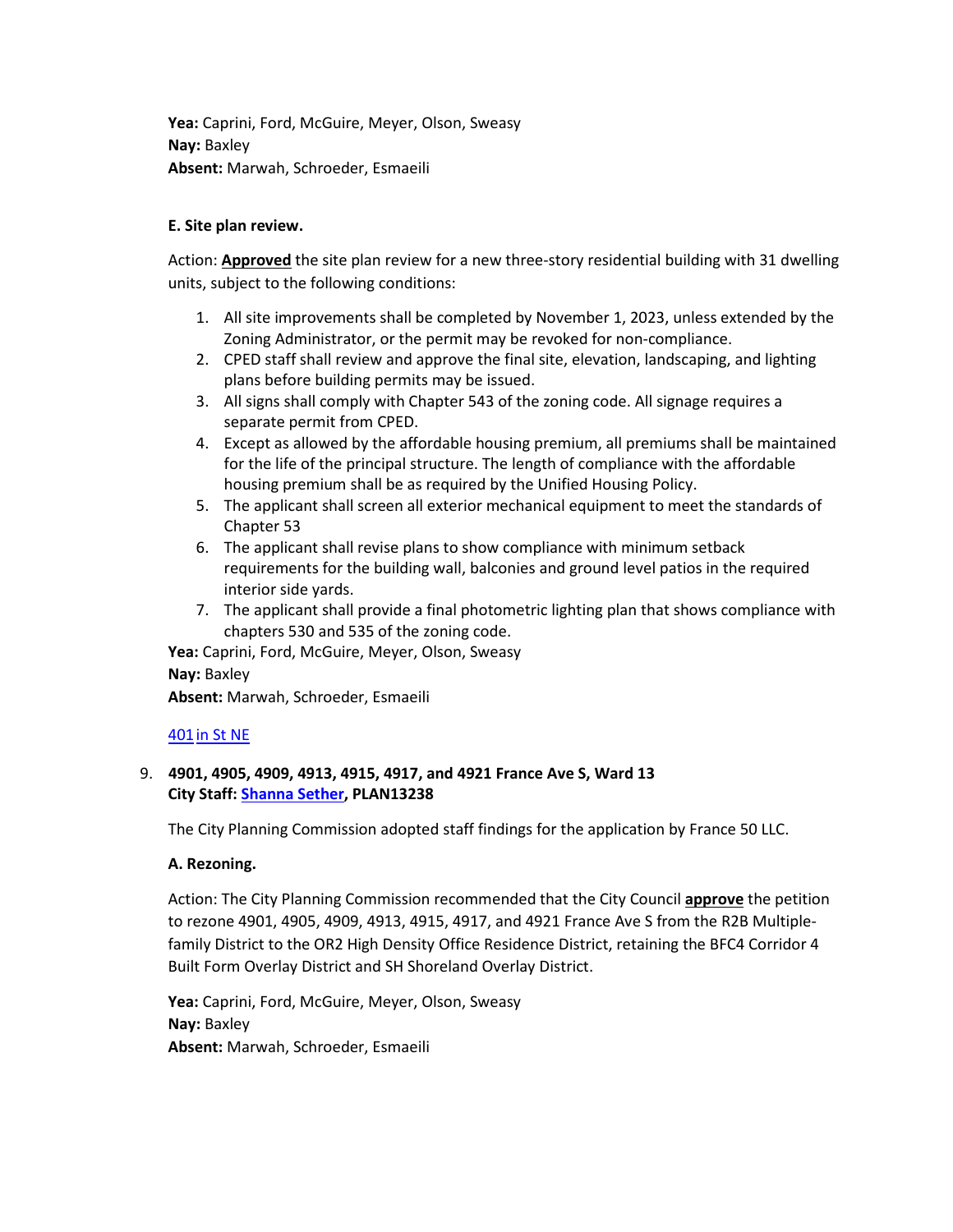## **B. Conditional use permit.**

Action: **Approved** the conditional use permit to allow a mixed-use Planned Unit Development with 45 dwelling units, subject to the following conditions:

- 1. The conditional use permit shall be recorded with Hennepin County as required by Minn. Stat. 462.3595, subd. 4 before building permits may be issued or before the use or activity requiring a conditional use permit may commence. Unless extended by the zoning administrator, the conditional use permit shall expire if it is not recorded within two years of approval.
- 2. As required by section 527.120 of the zoning code, the development shall comply with the standards for some combination of the following amenities from Table 527-1, Amenities and those proposed by the applicant totaling a minimum of 20 points: underground parking, plaza, pervious and decorative pavers and driveways, art feature, decorative fencing, enhanced lighting, enhanced landscaping, enhanced stormwater management, recycling storage area and water feature.

**Yea:** Caprini, Ford, McGuire, Meyer, Olson, Sweasy

```
Nay: Baxley
```
**Absent:** Marwah, Schroeder, Esmaeili

# **C. Conditional use permit.**

Action: **Approved** the conditional use permit to increase the maximum height in the SH Shoreland Overlay District from two and one-half stories or 35 feet, whichever is less, to five stories, 70 feet, subject to the following condition:

1. The conditional use permit shall be recorded with Hennepin County as required by Minn. Stat. 462.3595, subd. 4 before building permits may be issued or before the use or activity requiring a conditional use permit may commence. Unless extended by the zoning administrator, the conditional use permit shall expire if it is not recorded within two years of approval.

**Yea:** Caprini, Ford, McGuire, Meyer, Olson, Sweasy **Nay:** Baxley

**Absent:** Marwah, Schroeder, Esmaeili

# **D. Site plan review.**

Action: **Approved** the site plan review for a new five-story, mixed-use building with 45 dwelling units, subject to the following conditions:

- 1. All site improvements shall be completed by December 10, 2023, unless extended by the Zoning Administrator, or the permit may be revoked for non-compliance.
- 2. CPED staff shall review and approve the final site, elevation, landscaping, and lighting plans before building permits may be issued.
- 3. The applicant shall submit the tax parcel division, combination, or lot line adjustment request form to CPED and submit proof of the filing with Hennepin County.
- 4. All signs shall comply with Chapter 543 of the zoning code. All signage requires a separate permit from CPED.